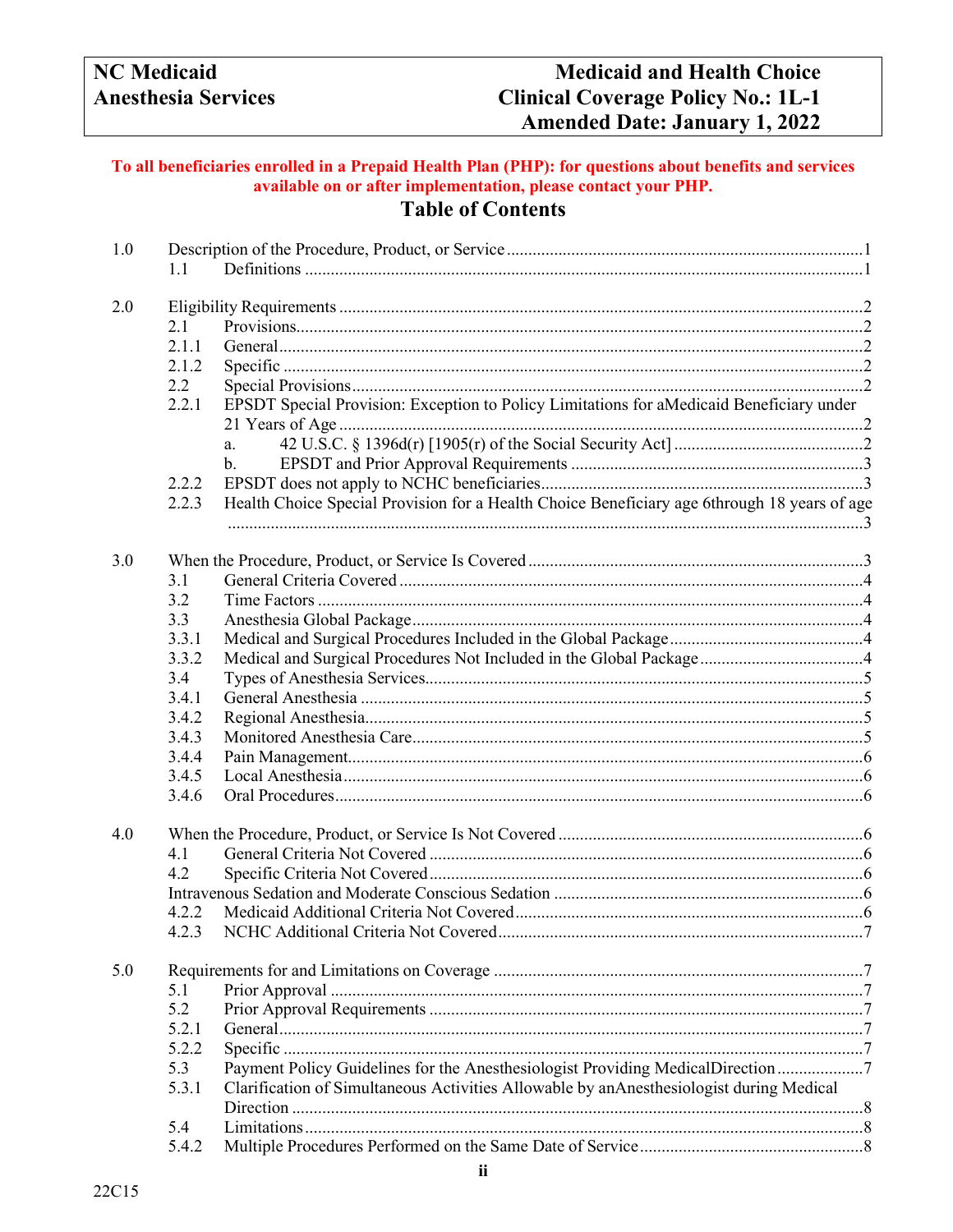# **Medicaid and Health Choice Clinical Coverage Policy No.: 1L-1** Amended Date: January 1, 2022

|     | 5.4.3       |                                                                                        |  |  |  |
|-----|-------------|----------------------------------------------------------------------------------------|--|--|--|
|     | 5.5         |                                                                                        |  |  |  |
|     | 5.5.1       |                                                                                        |  |  |  |
|     | 5.5.2       |                                                                                        |  |  |  |
|     | 5.5.3       |                                                                                        |  |  |  |
|     | 5.5.4       |                                                                                        |  |  |  |
|     | 5.6         |                                                                                        |  |  |  |
|     | 5.7         |                                                                                        |  |  |  |
|     | 5.7.1       |                                                                                        |  |  |  |
|     | 5.8         |                                                                                        |  |  |  |
| 6.0 |             |                                                                                        |  |  |  |
|     | 6.1         | Provider Qualifications and Occupational Licensing Entity Regulations10                |  |  |  |
|     | 6.2         |                                                                                        |  |  |  |
| 7.0 |             |                                                                                        |  |  |  |
|     | 7.1         |                                                                                        |  |  |  |
|     | 7.2         |                                                                                        |  |  |  |
|     | 7.3         |                                                                                        |  |  |  |
| 8.0 |             |                                                                                        |  |  |  |
|     |             |                                                                                        |  |  |  |
|     | А.          |                                                                                        |  |  |  |
|     | <b>B.</b>   | International Classification of Diseases and Related Health Problems, Tenth Revisions, |  |  |  |
|     |             | Clinical Modification (ICD-10-CM) and Procedural Coding System (PCS) 14                |  |  |  |
|     | $\mathbf C$ |                                                                                        |  |  |  |
|     |             |                                                                                        |  |  |  |
|     |             |                                                                                        |  |  |  |
|     | D           |                                                                                        |  |  |  |
|     |             |                                                                                        |  |  |  |
|     |             |                                                                                        |  |  |  |
|     | E           |                                                                                        |  |  |  |
|     |             |                                                                                        |  |  |  |
|     |             |                                                                                        |  |  |  |
|     |             |                                                                                        |  |  |  |
|     |             |                                                                                        |  |  |  |
|     |             |                                                                                        |  |  |  |
|     |             |                                                                                        |  |  |  |
|     |             | 3.                                                                                     |  |  |  |
|     |             | Billing Anesthesia for Labor, Delivery, and/or Sterilization Procedures 18<br>4.       |  |  |  |
|     |             | 5.                                                                                     |  |  |  |
|     |             | 6.                                                                                     |  |  |  |
|     |             | 7.                                                                                     |  |  |  |
|     | F.          |                                                                                        |  |  |  |
|     | G.          |                                                                                        |  |  |  |
|     | Н.          |                                                                                        |  |  |  |
|     |             | a.                                                                                     |  |  |  |
|     |             | b.                                                                                     |  |  |  |
|     |             | $\mathbf{c}$ .                                                                         |  |  |  |
|     |             |                                                                                        |  |  |  |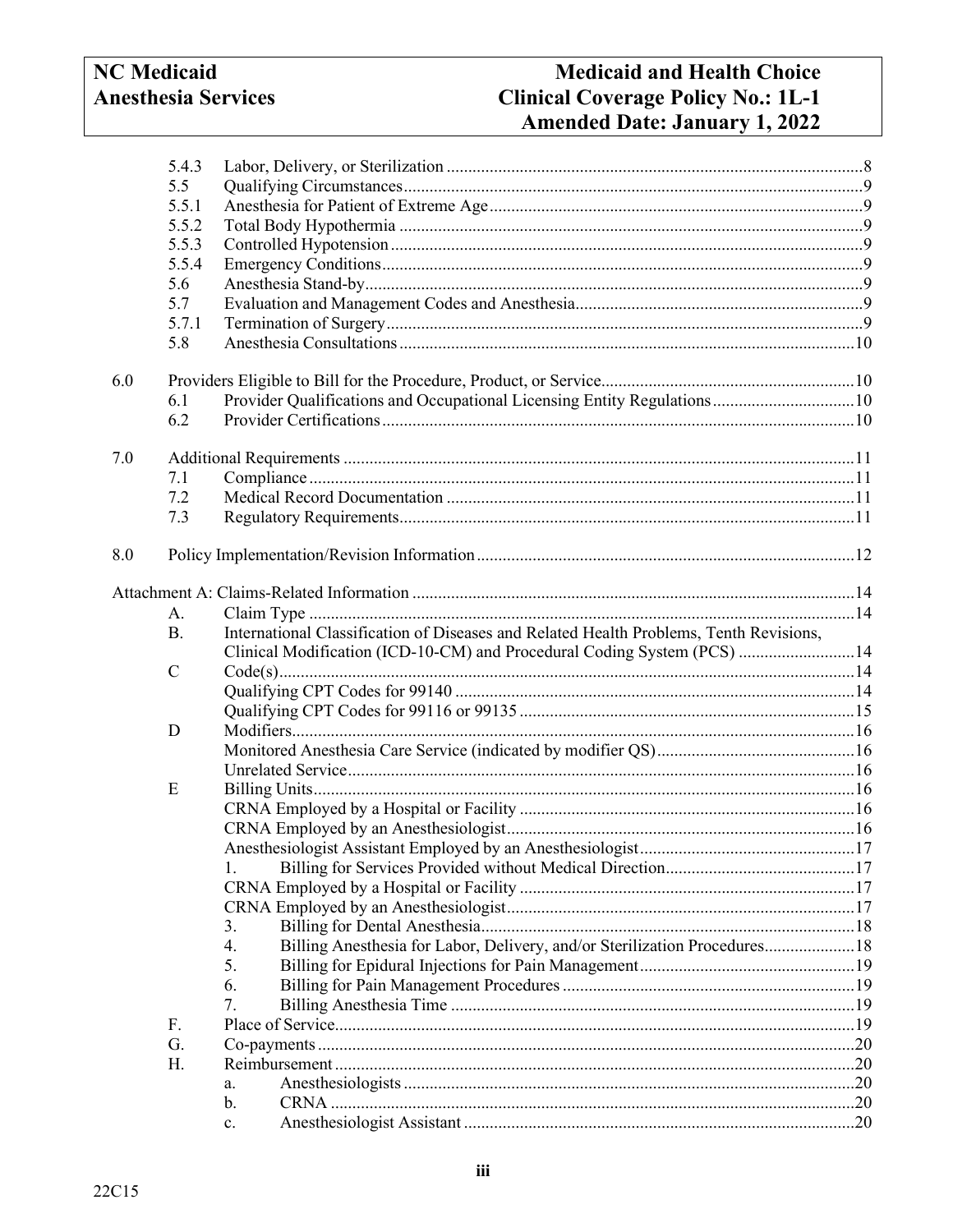| NC Medicaid                | <b>Medicaid and Health Choice</b>         |
|----------------------------|-------------------------------------------|
| <b>Anesthesia Services</b> | <b>Clinical Coverage Policy No.: 1L-1</b> |
|                            | <b>Amended Date: January 1, 2022</b>      |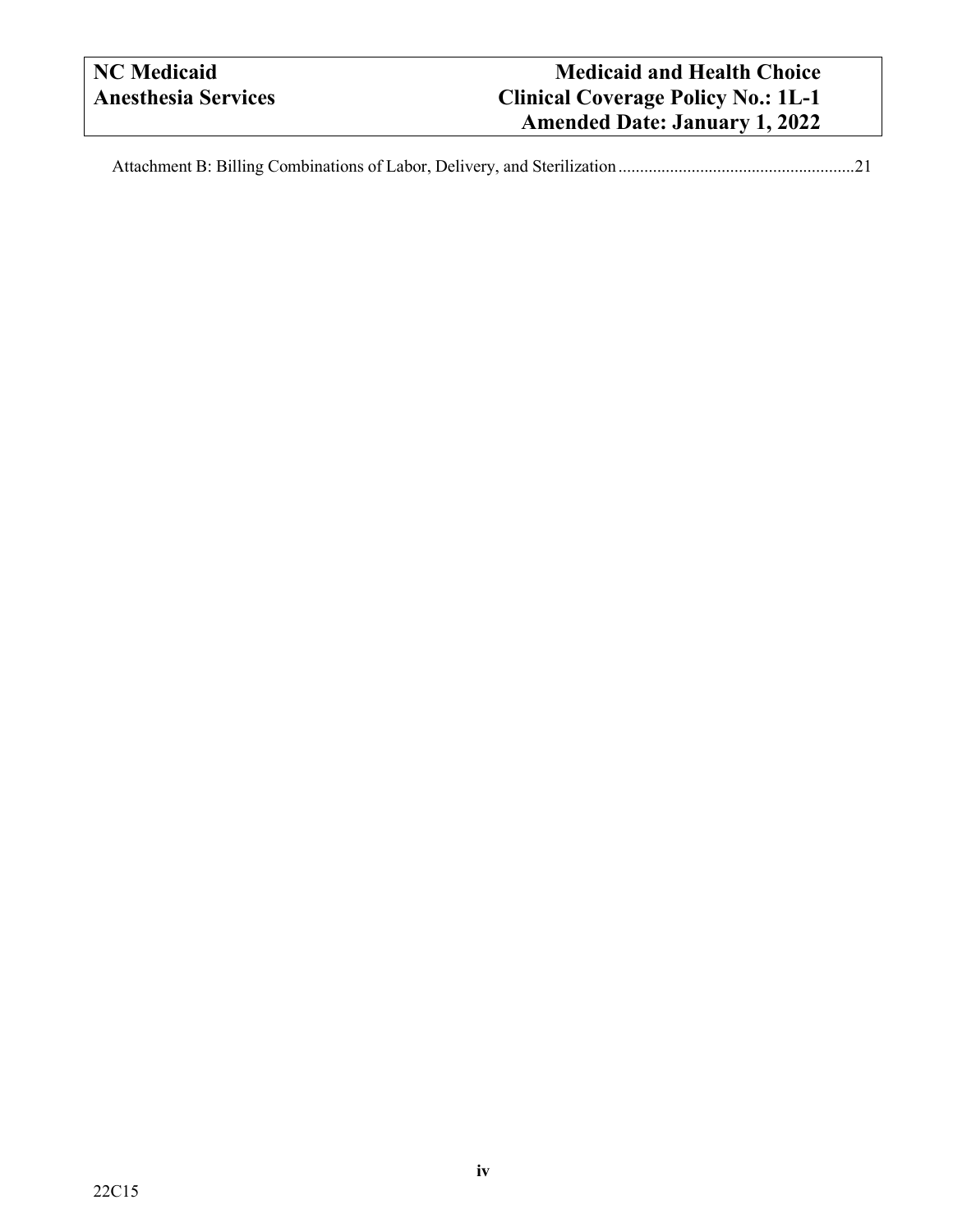### **Related Clinical Coverage Policies**

Refer to <https://medicaid.ncdhhs.gov/> for the related coverage policies listed below: 1L-2, Moderate (Conscious) Sedation

4A, Dental Services

1E-5, Obstetrics

# <span id="page-3-0"></span>**1.0 Description of the Procedure, Product, or Service**

Anesthesiology is the practice of medicine dealing with, but not limited to, the following:

- a. The management of procedures for rendering a patient insensible to pain and emotional stress during surgical, obstetrical, and other diagnostic or therapeutic procedures.
- b. The evaluation and management of essential physiologic functions under the stress of anesthetic and surgical manipulations.
- c. The clinical management of the patient unconscious from whatever cause.
- d. The evaluation and management of acute or chronic pain.
- e. The management of problems in cardiac and respiratory resuscitation.
- f. The application of specific methods of respiratory therapy.
- g. The clinical management of various fluid, electrolyte, and metabolic disturbances.

Anesthesia services include the anesthesia care consisting of preanesthesia, intraoperative anesthesia, and postanesthesia components. Anesthesia services include all services associated with the administration and monitoring of the anesthetic/analgesic during various types/methods of anesthesia. Anesthesia services include, but are not limited to, general anesthesia, regional anesthesia, and monitored anesthesia care (MAC). These services entail a preoperative evaluation and the prescription of an anesthetic plan; anesthesia care during the procedure; interpretation of intra-operative laboratory tests; administration of intravenous fluids including blood and/or blood products; routine monitoring (such as electrocardiogram (ECG), temperature, blood pressure, pulse oximetry, capnography, end-tidal infrared gas analysis, mass spectrography, bispectral electroencephalography, and transcranial Doppler); immediate post-anesthesia care, and a postoperative visit when applicable.

Time-based anesthesia services include all care of the patient until the anesthesiologist, resident, anesthesiologist assistant, or certified registered nurse anesthetist (CRNA) is no longer in personal attendance.

Anesthesia services are separate and distinct from the administration of moderate sedation, which can be administered or supervised by any non–anesthesia-credentialed provider, as long as the supervising physician is credentialed to provide moderate sedation services at the site of the practice location.

### <span id="page-3-1"></span>**1.1 Definitions**

None Apply.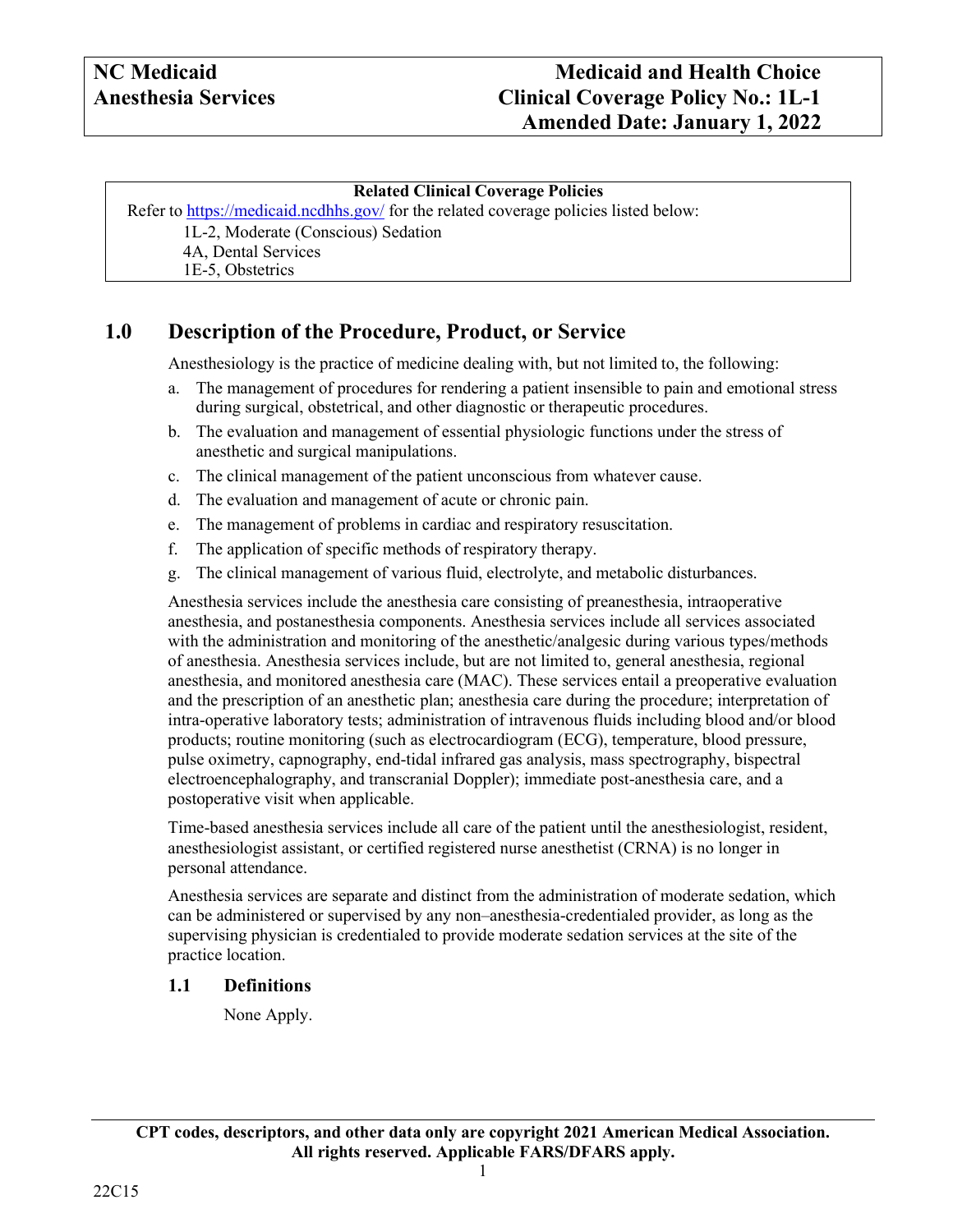# <span id="page-4-2"></span><span id="page-4-1"></span><span id="page-4-0"></span>**2.0 Eligibility Requirements**

### **2.1 Provisions**

### **2.1.1 General**

### **(***The term "General" found throughout this policy applies to all Medicaid and NCHC policies***)**

- a. An eligible beneficiary shall be enrolled in either:
	- 1. the NC Medicaid Program *(Medicaid is NC Medicaid program, unless context clearly indicates otherwise*); or
	- 2. the NC Health Choice (*NCHC is NC Health Choice program, unless context clearly indicates otherwise)* Program on the date of service and shall meet the criteria in **Section 3.0 of this policy**.
- b. Provider(s) shall verify each Medicaid or NCHC beneficiary's eligibility each time a service is rendered.
- c. The Medicaid beneficiary may have service restrictions due to their eligibility category that would make them ineligible for this service.
- d. Following is only one of the eligibility and other requirements for participation in the NCHC Program under GS 108A-70.21(a): Children must be between the ages of 6 through 18.

### <span id="page-4-3"></span>**2.1.2 Specific**

### (*The term "Specific" found throughout this policy only applies to this policy*)

- **a. Medicaid**
	- None Apply.
- **b. NCHC**

None Apply.

### <span id="page-4-6"></span><span id="page-4-5"></span><span id="page-4-4"></span>**2.2 Special Provisions**

### **2.2.1 EPSDT Special Provision: Exception to Policy Limitations for a Medicaid Beneficiary under 21 Years of Age**

a. **42 U.S.C. § 1396d(r) [1905(r) of the Social Security Act]**

Early and Periodic Screening, Diagnostic, and Treatment (EPSDT) is a federal Medicaid requirement that requires the state Medicaid agency to cover services, products, or procedures for Medicaid beneficiary under 21 years of age **if** the service is **medically necessary health care** to correct or ameliorate a defect, physical or mental illness, or a condition [health problem] identified through a screening examination (includes any evaluation by a physician or other licensed practitioner).

This means EPSDT covers most of the medical or remedial care a child needs to improve or maintain his or her health in the best condition possible, compensate for a health problem, prevent it from worsening, or prevent the development of additional health problems.

Medically necessary services will be provided in the most economic mode, as long as the treatment made available is similarly efficacious to the service requested by the beneficiary's physician, therapist, or other licensed practitioner; the determination process does not delay the delivery of the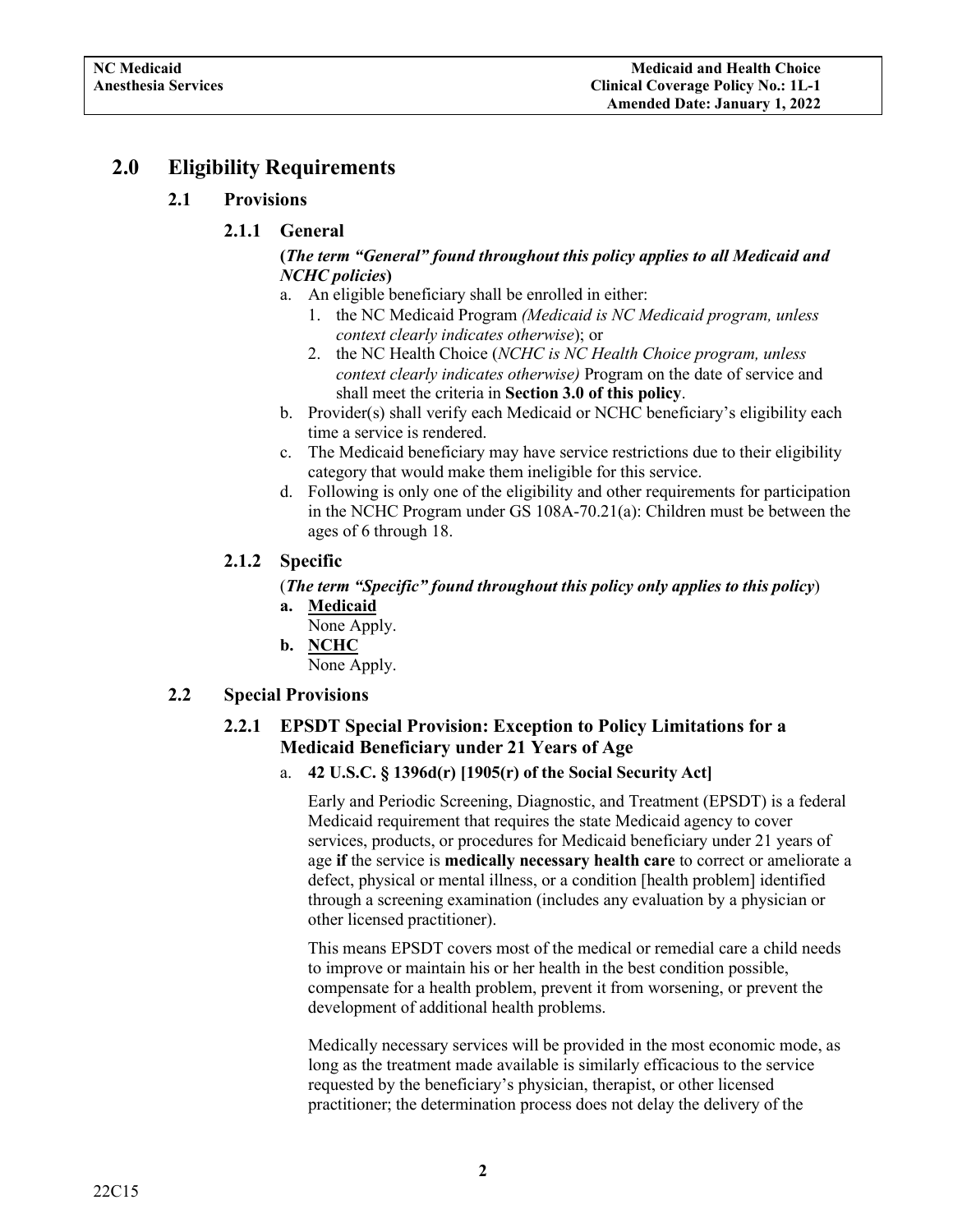needed service; and the determination does not limit the beneficiary's right to a free choice of providers.

EPSDT does not require the state Medicaid agency to provide any service, product or procedure:

- 1. that is unsafe, ineffective, or experimental or investigational.
- 2. that is not medical in nature or not generally recognized as an accepted method of medical practice or treatment.

Service limitations on scope, amount, duration, frequency, location of service, and other specific criteria described in clinical coverage policies may be exceeded or may not apply as long as the provider's documentation shows that the requested service is medically necessary "to correct or ameliorate a defect, physical or mental illness, or a condition" [health problem]; that is, provider documentation shows how the service, product, or procedure meets all EPSDT criteria, including to correct or improve or maintain the beneficiary's health in the best condition possible, compensate for a health problem, prevent it from worsening, or prevent the development of additional health problems.

#### <span id="page-5-0"></span>b. **EPSDT and Prior Approval Requirements**

- 1. If the service, product, or procedure requires prior approval, the fact that the beneficiary is under 21 years of age does **NOT** eliminate the requirement for prior approval.
- 2. **IMPORTANT ADDITIONAL INFORMATION** about EPSDT and prior approval is found in the *NCTracks Provider Claims and Billing Assistance Guide,* and on the EPSDT provider page. The Web addresses are specified below.

*NCTracks Provider Claims and Billing Assistance Guide*: [https://www.nctracks.nc.gov/content/public/providers/provider](https://www.nctracks.nc.gov/content/public/providers/provider-manuals.html)[manuals.html](https://www.nctracks.nc.gov/content/public/providers/provider-manuals.html)

EPSDT provider page: <https://medicaid.ncdhhs.gov/>

### <span id="page-5-2"></span><span id="page-5-1"></span>**2.2.2 EPSDT does not apply to NCHC beneficiaries**

### **2.2.3 Health Choice Special Provision for a Health Choice Beneficiary age 6 through 18 years of age**

NC Medicaid shall deny the claim for coverage for an NCHC beneficiary who does not meet the criteria within **Section 3.0** of this policy. Only services included under the NCHC State Plan and the NC Medicaid clinical coverage policies, service definitions, or billing codes are covered for an NCHC beneficiary.

### <span id="page-5-3"></span>**3.0 When the Procedure, Product, or Service Is Covered**

*Note: Refer to Subsection 2.2.1 regarding EPSDT Exception to Policy Limitations for Medicaid Beneficiaries under 21 Years of Age.*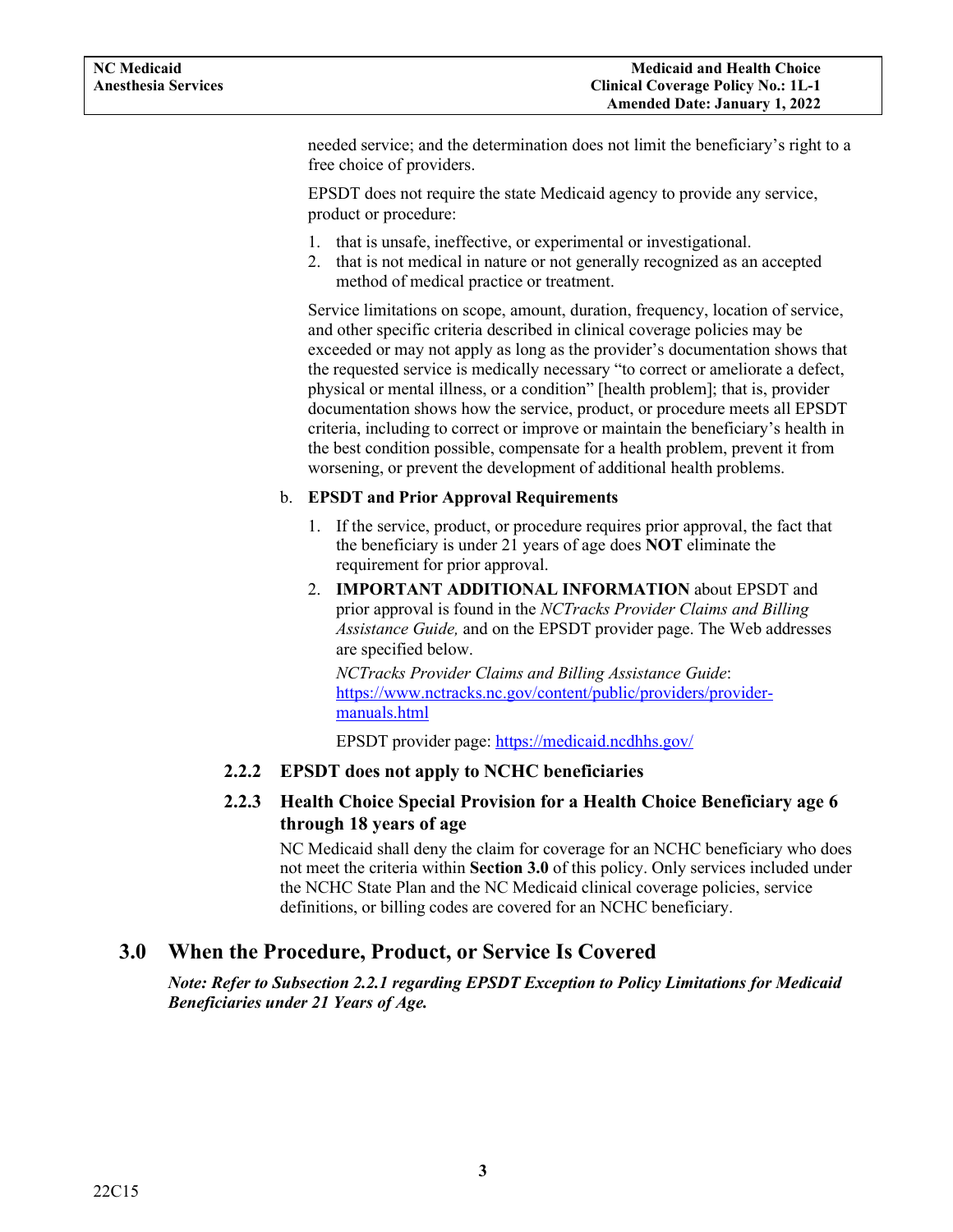### <span id="page-6-0"></span>**3.1 General Criteria Covered**

Medicaid and NCHC shall cover the procedure, product, or service related to this policy when medically necessary, and:

- a. the procedure, product, or service is individualized, specific, and consistent with symptoms or confirmed diagnosis of the illness or injury under treatment, and not in excess of the beneficiary's needs;
- b. the procedure, product, or service can be safely furnished, and no equally effective and more conservative or less costly treatment is available statewide; and
- c. the procedure, product, or service is furnished in a manner not primarily intended for the convenience of the beneficiary, the beneficiary's caretaker, or the provider.

### <span id="page-6-1"></span>**3.2 Time Factors**

Anesthesia time involves the **continuous actual physical presence** with the patient of the anesthesiology physician, resident, CRNA (in accordance with 21 NCAC 36.0226), or anesthesiologist assistant supervised by an anesthesiologist. The time starts when the anesthesiologist, resident, CRNA, or anesthesiologist assistant begins to prepare the patient for anesthesia care in the operating room or equivalent area. Time ends when the anesthesiologist, resident, CRNA, or anesthesiologist assistant is no longer in personal attendance (that is, when the patient may be safely placed under postoperative supervision). The anesthesiologist, resident, CRNA, or anesthesiologist assistant must be in constant attendance of the patient during the time billed.

### <span id="page-6-3"></span><span id="page-6-2"></span>**3.3 Anesthesia Global Package**

### **3.3.1 Medical and Surgical Procedures Included in the Global Package**

General anesthesia, regional anesthesia, and MAC services are considered a global package of services, and include the following:

- a. The usual preoperative and postoperative visits.
- b. Anesthesia services during the procedure.
- c. Administration of intravenous fluids including blood and/or blood products.
- d. Intra-operative laboratory evaluations.
- e. The usual monitoring services [such as electrocardiogram (ECG), temperature, blood pressure, pulse oximetry, capnography, infrared end-tidal gas analysis, mass spectrography, bispectral electroencephalography, and transcranial Doppler] and their interpretation.

These services are not reimbursed separately unless they are unrelated and billed with modifier 59 to indicate a service unrelated to anesthesia services.

### <span id="page-6-4"></span>**3.3.2 Medical and Surgical Procedures Not Included in the Global Package**

The following forms of monitoring are not included in the global package:

- a. Pulmonary artery catheter insertion.
- b. Central venous catheter insertion.
- c. Intra-arterial catheter insertion.
- d. Nerve blocks for postoperative pain relief (single injections and continuous catheters, including epidural, spinal, and peripheral nerve blockade).
- e. Ultrasound-guided central venous access and assisted peripheral nerve blockade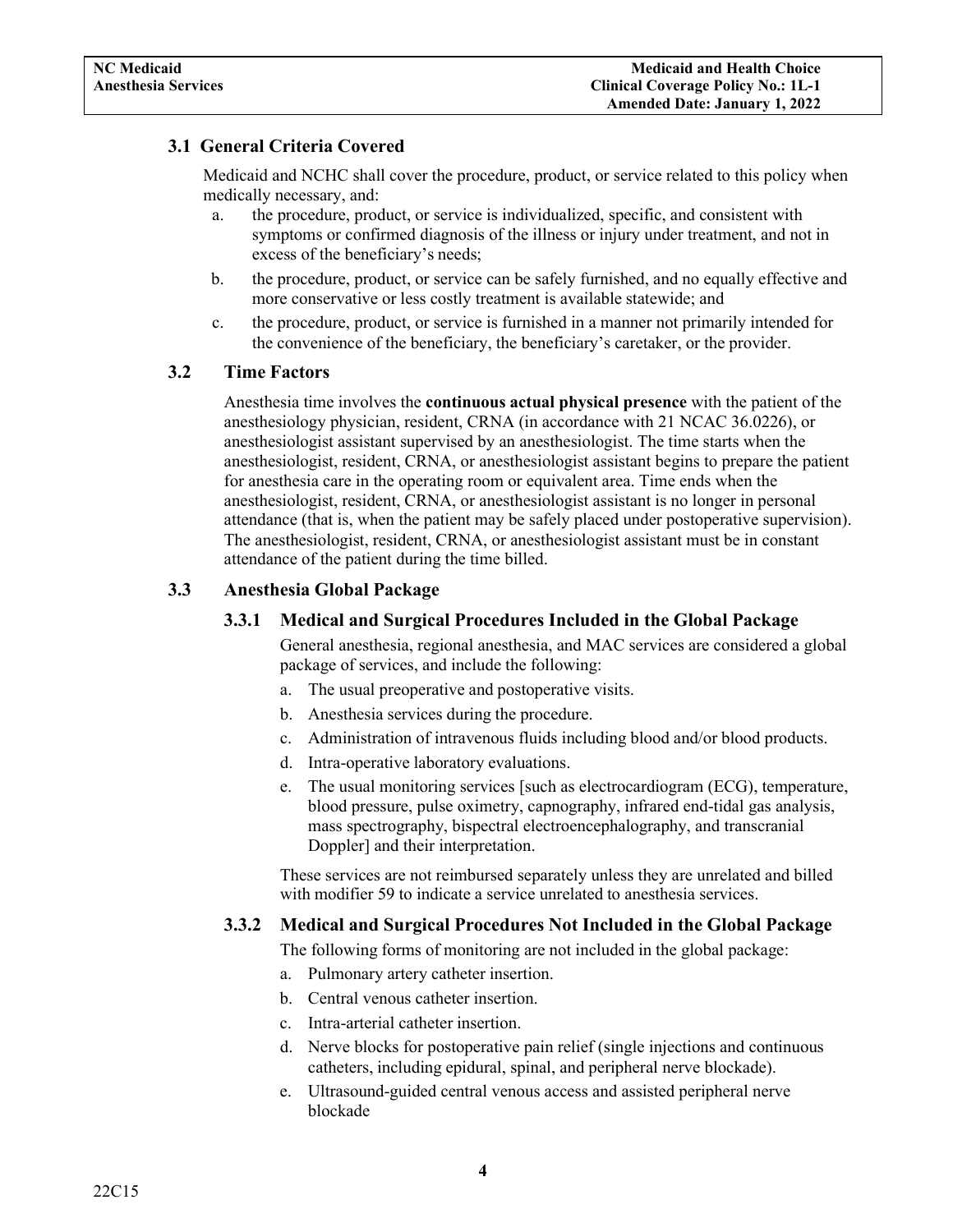f. Transesophageal echocardiography (TEE) monitoring and interpretation

These forms of monitoring are billed separately, with modifier 59 appended to the procedure code.

#### <span id="page-7-1"></span><span id="page-7-0"></span>**3.4 Types of Anesthesia Services**

#### **3.4.1 General Anesthesia**

General anesthesia is a controlled and reversible state of unconsciousness, accompanied by a partial or complete loss of protective reflexes, including loss of ability to independently maintain airway and respond purposefully to physical stimulation or verbal command. General anesthesia entails amnesia and analgesia and may or may not include muscle relaxation.

General anesthesia involves the administration and dosing of a variety of pharmacological agents to induce a state of general anesthesia and includes the intra-operative monitoring of the beneficiary's vital signs, treatment of adverse physiological reactions, administration of intravenous fluids including blood and/or blood products, interpretation of intra-operative laboratory evaluations, and provision of critical care services.

General anesthesia necessitates the **continuous actual presence of an anesthesiologist, resident, CRNA, or anesthesiologist assistant supervised by an anesthesiologist** and includes the performance of a preanesthetic examination and evaluation, prescription of the anesthesia care required, administration of any necessary medications, and provision of indicated postoperative anesthesia care.

#### <span id="page-7-2"></span>**3.4.2 Regional Anesthesia**

Regional anesthesia is the loss of sensation or motor function to a region of the beneficiary's body, utilizing pharmacologic agents in the central neuraxis (spinal, epidural, caudal), nerve plexi (cervical plexus, brachial plexus, lumbar plexus, sacral plexus), or individual peripheral nerves. Regional anesthesia involves the intra-operative monitoring of the beneficiary's vital signs, treatment of adverse physiological reactions, administration of intravenous fluids including blood and/or blood products, interpretation of intra-operative laboratory evaluations, and the ability to convert to general anesthesia if necessary.

Regional anesthesia necessitates the **continuous actual presence of an anesthesiologist, resident, CRNA, or anesthesiologist assistant supervised by an anesthesiologist** and includes the performance of a preanesthetic examination and evaluation, prescription of the anesthesia care required, administration of any necessary medications, and provision of indicated postoperative anesthesia care.

#### <span id="page-7-3"></span>**3.4.3 Monitored Anesthesia Care**

MAC involves the intra-operative monitoring of the beneficiary's vital physiological signs, in anticipation of either the need for administration of general anesthesia or an adverse physiological reaction to surgery.

Monitoring of a patient in anticipation of the need for administration of general anesthesia during a surgical or other procedure requires careful and continuous evaluation of various vital physiological functions and the recognition and subsequent treatment of any adverse changes.

MAC necessitates the **continuous actual presence of an anesthesiologist, resident, CRNA, or anesthesiologist assistant supervised by an anesthesiologist** and includes the performance of a preanesthetic examination and evaluation,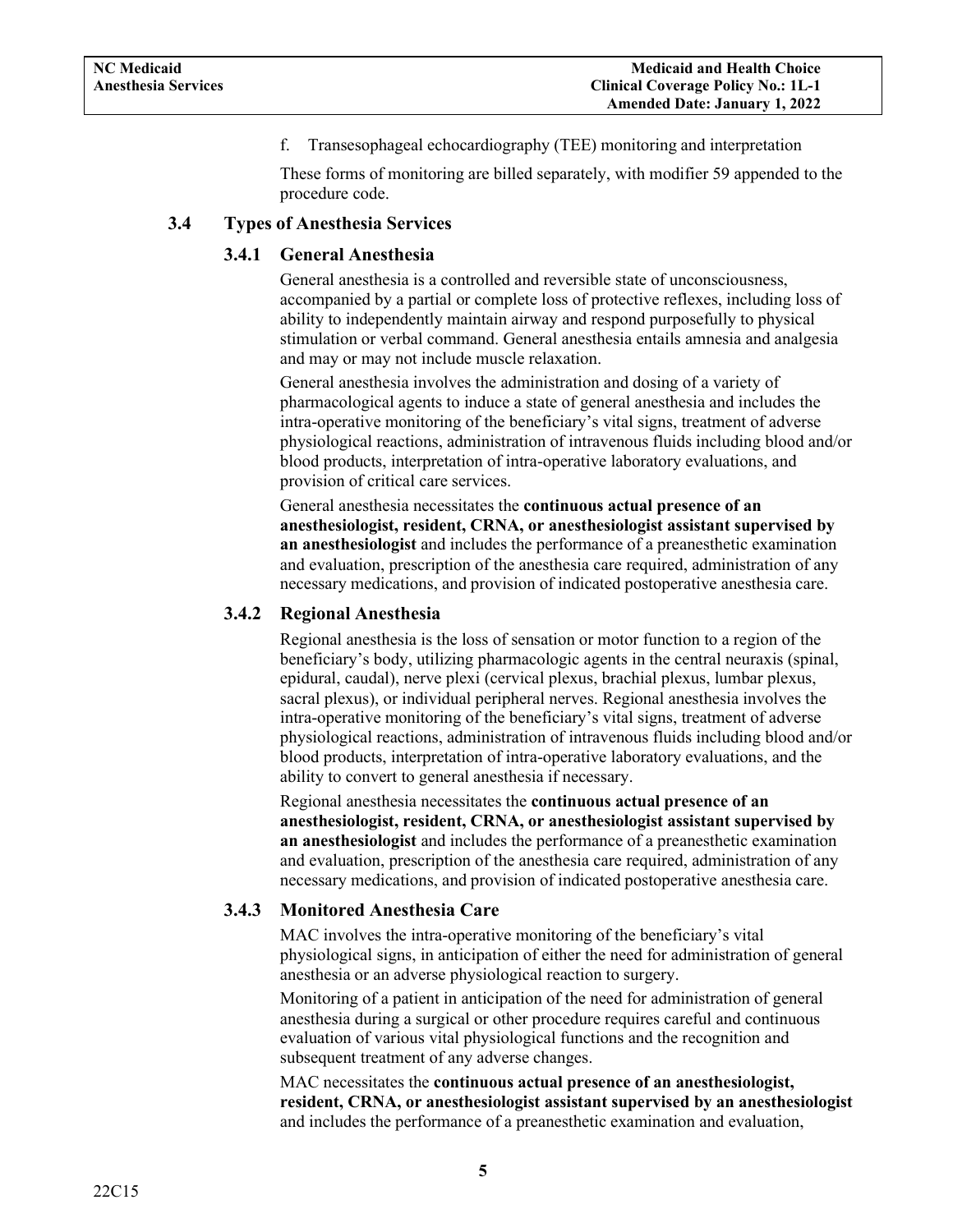prescription of the anesthesia care required, administration of any necessary medications, and provision of indicated postoperative anesthesia care.

#### <span id="page-8-0"></span>**3.4.4 Pain Management**

Peripheral nerve blocks, plexus blocks, and epidural and caudal blocks administered for postoperative or intractable pain are covered.

### <span id="page-8-1"></span>**3.4.5 Local Anesthesia**

Local anesthesia is defined as a volume of local anesthetic that is injected into the cutaneous and subcutaneous tissue only and provides loss of sensation to pain in a limited area of the body. The administration of local anesthesia is included in the fee for the procedure; therefore, there is no separate reimbursement if the operatingphysician performs an anesthesia-related service such as an injection of a local, field, or regional block.

### **3.4.6 Oral Procedures**

Refer to clinical coverage policy #A, *Dental Services,* at [https://medicaid.ncdhhs.gov/,](https://medicaid.ncdhhs.gov/) for information on anesthesia for oral procedures.

### <span id="page-8-4"></span><span id="page-8-3"></span><span id="page-8-2"></span>**4.0 When the Procedure, Product, or Service Is Not Covered**

#### *Note: Refer to Subsection 2.2.1 regarding EPSDT Exception to Policy Limitations for Medicaid Beneficiaries under 21 Years of Age.*

#### **4.1 General Criteria Not Covered**

Medicaid and NCHC shall not cover the procedure, product, or service related to this policy when:

- a. the beneficiary does not meet the eligibility requirements listed in **Section 2.0;**
- b. the beneficiary does not meet the criteria listed in **Section 3.0;**
- c. the procedure, product, or service duplicates another provider's procedure, product, or service; or
- d. the procedure, product, or service is experimental, investigational, or part of a clinical trial.

### <span id="page-8-6"></span><span id="page-8-5"></span>**4.2 Specific Criteria Not Covered**

### **4.2.1 Specific Criteria Not Covered by both Medicaid and NCHC**

#### **Patient-Controlled Anesthesia**

Medicaid & NCHC do not cover patient-controlled anesthesia.

#### **Intravenous Sedation and Moderate Conscious Sedation**

Moderate sedation does not include general anesthesia, MAC, or regional anesthesia.

Refer to clinical coverage policy 1L-2, *Moderate (Conscious) Sedation,* at [https://medicaid.ncdhhs.gov/,](https://medicaid.ncdhhs.gov/) for additional information.

#### <span id="page-8-7"></span>**4.2.2 Medicaid Additional Criteria Not Covered**

None Apply.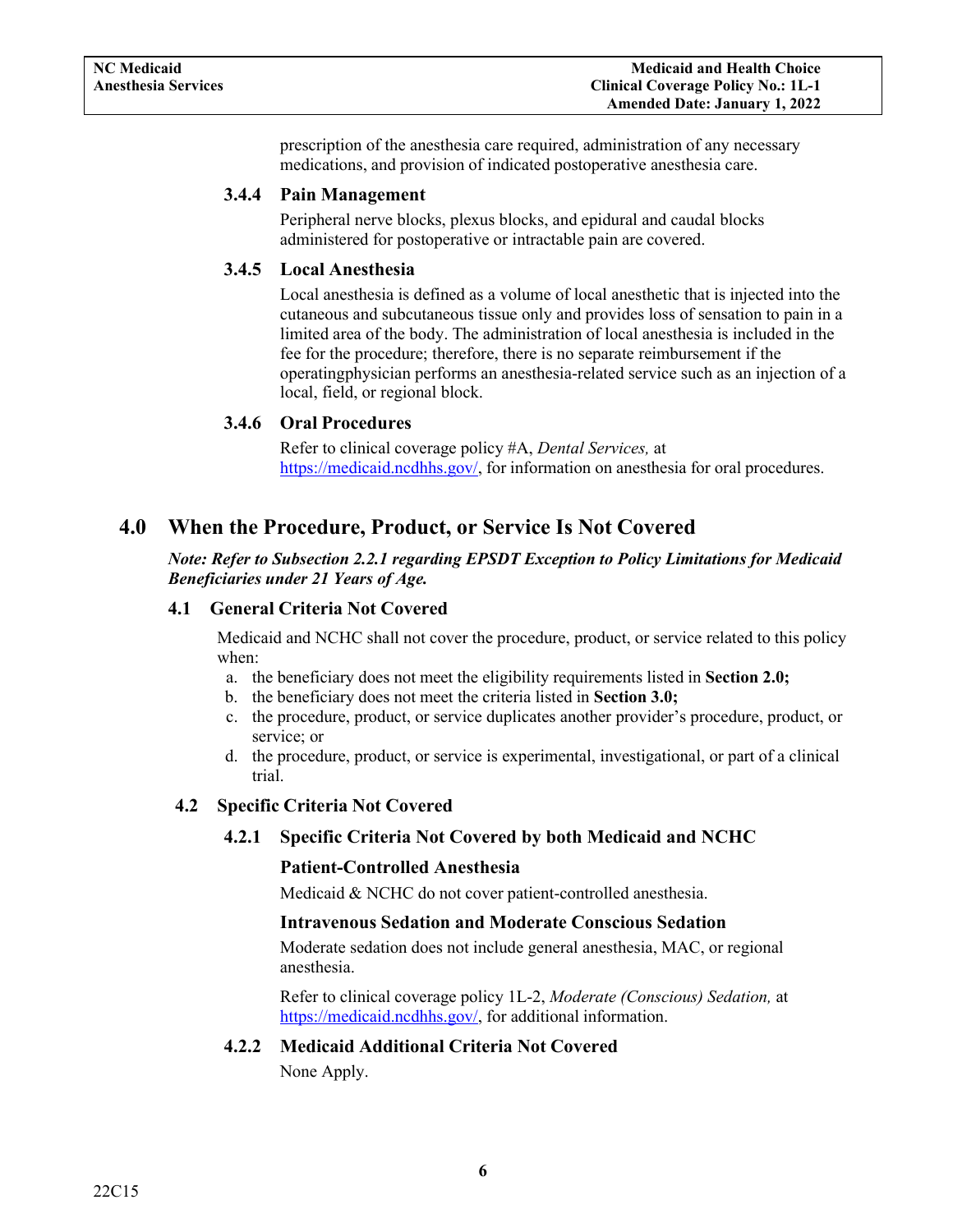### <span id="page-9-0"></span>**4.2.3 NCHC Additional Criteria Not Covered**

- a. NCGS § 108A-70.21(b) "Except as otherwise provided for eligibility, fees, deductibles, copayments, and other cost sharing charges, health benefits coverage provided to children eligible under the Program shall be equivalent to coverage provided for dependents under North Carolina Medicaid Program except for the following:
	- 1. No services for long-term care.
	- 2. No nonemergency medical transportation.
	- 3. No EPSDT.
	- 4. Dental services shall be provided on a restricted basis in accordance with criteria adopted by the Department to implement this subsection."

### <span id="page-9-2"></span><span id="page-9-1"></span>**5.0 Requirements for and Limitations on Coverage**

*Note: Refer to Subsection 2.2.1 regarding EPSDT Exception to Policy Limitations for Medicaid Beneficiaries under 21 Years of Age.*

#### **5.1 Prior Approval**

When a surgical procedure requires prior approval, it is the responsibility of the surgeon to obtain the prior approval.

#### <span id="page-9-4"></span><span id="page-9-3"></span>**5.2 Prior Approval Requirements**

#### **5.2.1 General**

The provider(s) shall submit to the Department of Health and Human Services (DHHS) Utilization Review Contractor the following:

- a. the prior approval request; and
- b. all health records and any other records that support the beneficiary has met the specific criteria in **Subsection 3.2** of this policy.

### **5.2.2 Specific**

None Apply.

### <span id="page-9-6"></span><span id="page-9-5"></span>**5.3 Payment Policy Guidelines for the Anesthesiologist Providing Medical Direction**

The anesthesiologist provides medical direction by being physically and personally involved in the care of the beneficiary simultaneously with the CRNA or anesthesiologist assistant.

To bill for medical direction, the anesthesiologist must:

- a. perform the pre-anesthesia evaluation and exam;
- b. prescribe the anesthesia;
- c. participate personally in the induction of and emergence from the anesthesia procedure;
- d. ensure that any part of the anesthesia plan not personally performed by the anesthesiologist is performed by a qualified CRNA or anesthesiologist assistant;
- e. monitor the course of anesthesia administration at frequent intervals;
- f. remain physically present and available in the operating suite to provide diagnosis and treatment in an emergency situation; and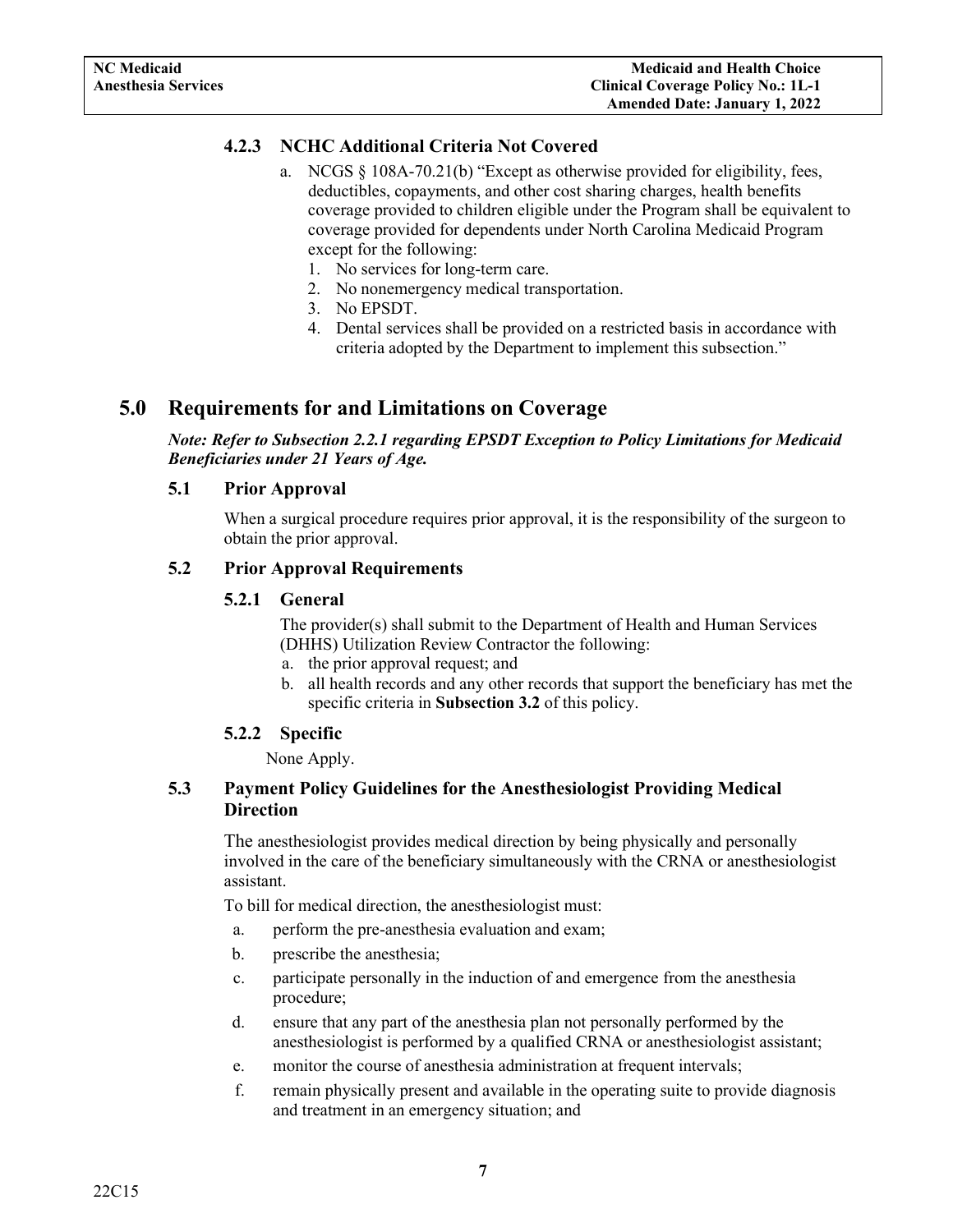g. provide post-anesthesia care, including direct patient care by the anesthesiologist or a qualified provider under the anesthesiologist's supervision.

### <span id="page-10-0"></span>**5.3.1 Clarification of Simultaneous Activities Allowable by an Anesthesiologist during Medical Direction**

An anesthesiologist who is concurrently directing the administration of anesthesia to not more than four surgical patients cannot ordinarily be involved in furnishing additional services to other patients. However, addressing an emergency of short duration in the immediate area; administering an epidural or caudal anesthetic to ease labor pain; or periodic, rather than continuous, monitoring of an obstetrical patient does not substantially diminish the scope of control exercised by the physician in directing the administration of anesthesia to surgical patients. It does not constitute a separate service for the purpose of determining whether the medical direction criteria are met. Further, while directing concurrent anesthesia procedures, physicians may receive patients entering the operating suite for the next surgery, check or discharge patients in the recovery room, or handle scheduling matters without affecting their ability to administer medical direction.

However, if the physician leaves the immediate area of the operating suite for other than short durations, devotes extensive time to an emergency case, or is otherwise not available to respond to the immediate needs of the surgical patients, the physician's services to the surgical patients are supervisory in nature and not reimbursable.

### <span id="page-10-1"></span>**5.4 Limitations**

### **5.4.1 Epidural Catheter**

Only one follow-up code (daily hospital management of continuous epidural or subarachnoid drug administration performed after insertion of an epidural or subarachnoid catheter) is covered per day. The code includes all related services performed on that day, such as the visit, removal or adjustment of the catheter, dose calculation, and administration of the drug.

### <span id="page-10-2"></span>**5.4.2 Multiple Procedures Performed on the Same Date of Service**

Reimbursement for anesthesia services associated with multiple surgical procedures is determined based on the base unit of the procedure with the highest base unit value and time units based on the actual anesthesia time of the multiple procedures.

Providers are not required to submit medical records documenting the codes and time for the two surgeries; however, medical records must be provided upon request. (See **Section 7.0** for additional information.)

### <span id="page-10-3"></span>**5.4.3 Labor, Delivery, or Sterilization**

Combinations of labor, delivery, or sterilization under general or epidural anesthesia are covered for the same patient encounter (which may include overlapping dates of service); however, the sterilization will have cutback pricing applied and both services will be allowed. Refer to **Attachment A** for additional information.

If the beneficiary is brought back to the delivery room or operating room after labor and delivery or after cesarean section, even if on the same day of service, to perform a subsequent sterilization procedure, then report anesthesia CPT code 00851 as a separate procedure and include total time units. This applies to all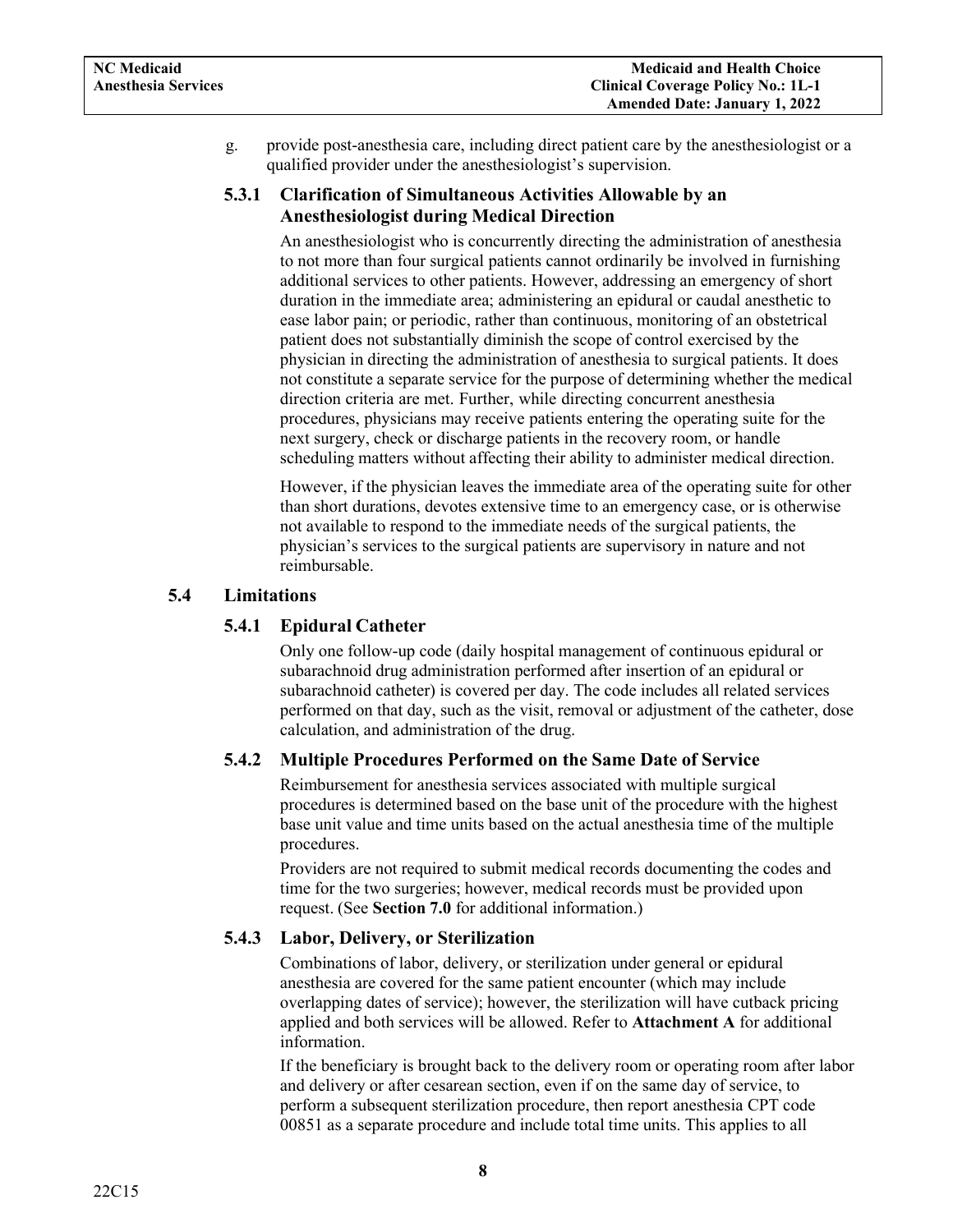sterilization procedures performed under general anesthesia, regional anesthesia, or MAC. Refer to **Attachment A** for additional information.

### <span id="page-11-1"></span><span id="page-11-0"></span>**5.5 Qualifying Circumstances**

Many anesthesia services are provided under particularly difficult circumstances, depending on factors such as extraordinary condition of patient, notable operative conditions, and/or unusual risk factors. These conditions are reported as one unit of service in addition to the primary procedure and would not be reported alone.

#### **5.5.1 Anesthesia for Patient of Extreme Age**

Report for beneficiaries under 1 year and over 70 years of age.

#### <span id="page-11-2"></span>**5.5.2 Total Body Hypothermia**

Anesthesia complicated by utilization of total body hypothermia is covered if hypothermia is due to the type of surgery being performed (for example, open heart or brain surgery).

#### <span id="page-11-3"></span>**5.5.3 Controlled Hypotension**

Anesthesia complicated by utilization of controlled hypotension is covered when hypotension is due to the type of surgery being performed (for example, open heart or brain surgery).

#### **5.5.4 Emergency Conditions**

Report for anesthesia complicated by an emergency if delay in the provision of surgery may lead to a significant increase in the threat to life or body part.

#### <span id="page-11-5"></span><span id="page-11-4"></span>**5.6 Anesthesia Stand-by**

Anesthesia stand-by services are covered for high-risk deliveries when the appropriate diagnosis code is used, and no other anesthesia services are provided. Refer to clinical coverage policy 1E-5, Obstetrics, at [https://medicaid.ncdhhs.gov/,](https://medicaid.ncdhhs.gov/) for additional information.

#### <span id="page-11-6"></span>**5.7 Evaluation and Management Codes and Anesthesia**

The global anesthesia package includes the preoperative evaluation; the prescription of the anesthetic plan; the provision of general anesthesia, regional anesthesia, or MAC; the routine intra-operative monitoring and laboratory evaluation; the administration of intravenous fluids including blood and/or blood products; the immediate postoperative care; and a postoperative visit if applicable.

Critical care evaluation and management (E/M) codes and respiratory care–ventilator management E/M services are covered if extended care is required beyond the immediate postoperative period. Bill separately with modifier 25 appended.

### <span id="page-11-7"></span>**5.7.1 Termination of Surgery**

If a surgery is terminated after the preanesthesia evaluation and examination is performed, the physician may bill an E/M service if the criteria for E/M services are met. The documentation must support the level of service provided.

If induction of anesthesia begins, reimbursement will be based on the CPT procedure code base units plus actual time.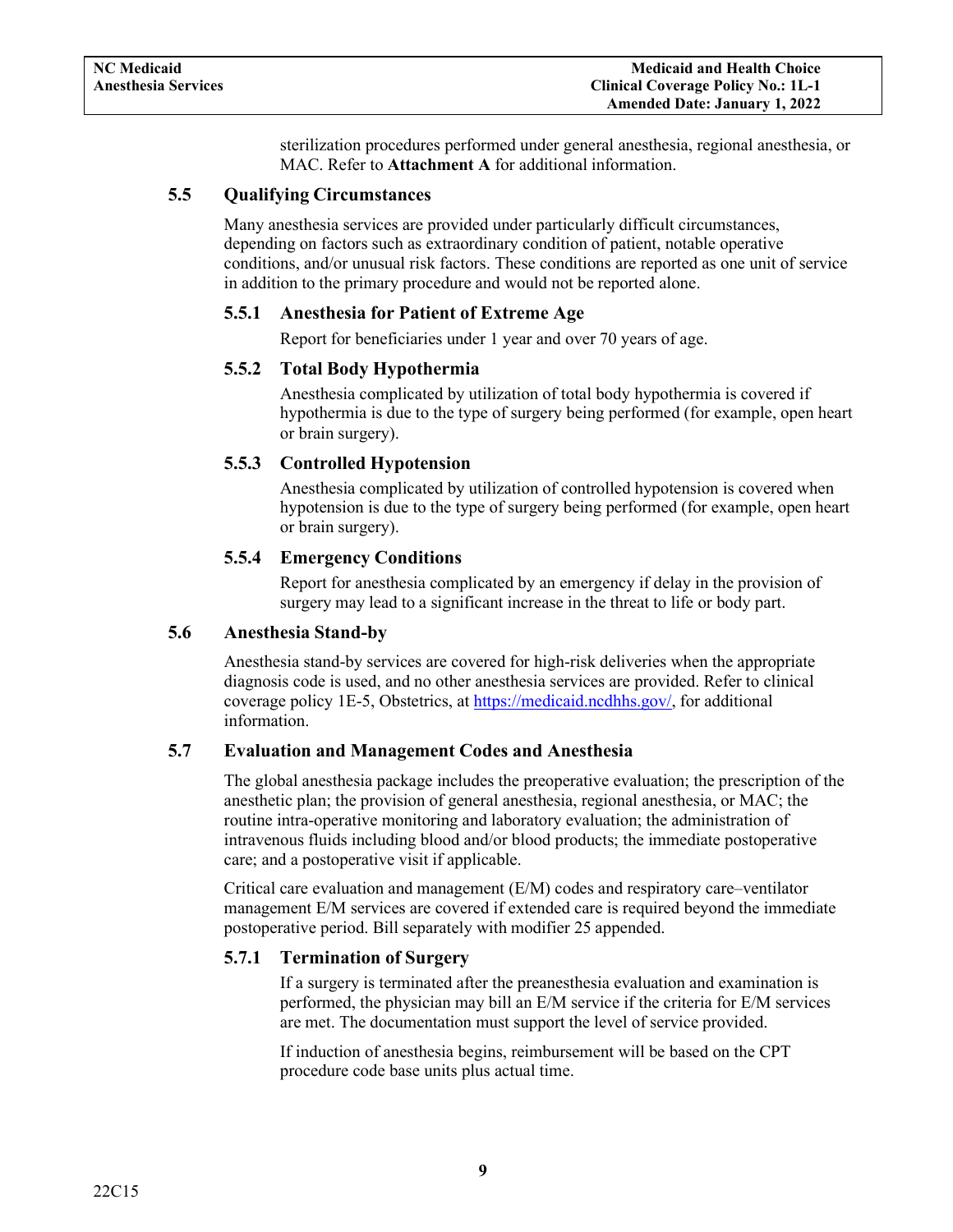### <span id="page-12-0"></span>**5.8 Anesthesia Consultations**

The attending physician or other appropriate source must request consultations, and the need for the consultation must be documented in the beneficiary's medical record.

The consultant's opinion and any services that are ordered or performed must also be documented in the beneficiary's medical record and communicated by written report to the requesting physician or other appropriate source.

Routine preoperative visits are not considered consultations. Medicaid follows CPT E/M definitions of consultations.

## <span id="page-12-1"></span>**6.0 Providers Eligible to Bill for the Procedure, Product, or Service**

To be eligible to bill for the procedure, product, or service related to this policy, the provider(s) shall:

- a. meet Medicaid or NCHC qualifications for participation;
- b. have a current and signed Department of Health and Human Services (DHHS) Provider Administrative Participation Agreement; and
- c. bill only for procedures, products, and services that are within the scope of their clinical practice, as defined by the appropriate licensing entity.

### <span id="page-12-2"></span>**6.1 Provider Qualifications and Occupational Licensing Entity Regulations**

For a description of CRNA qualifications to perform anesthesia activities, refer to [21 NCAC](http://reports.oah.state.nc.us/ncac/title%2021%20-%20occupational%20licensing%20boards%20and%20commissions/chapter%2036%20-%20nursing/21%20ncac%2036%20.0226.html) 36.0226.

The anesthesiologist assistant must work under the direction of an anesthesiologist (42 CFR §410.69). The anesthesiologist may supervise no more than two anesthesiologist assistants at one time (§90-18.5).

For a description of anesthesiologist assistant qualifications to perform anesthesia activities, refer to 21 NCAC [32W .0101.](http://ncrules.state.nc.us/ncac/title%2021%20-%20occupational%20licensing%20boards%20and%20commissions/chapter%2032%20-%20north%20carolina%20medical%20board/subchapter%20w/subchapter%20w%20rules.pdf)

### <span id="page-12-3"></span>**6.2 Provider Certifications**

None Apply.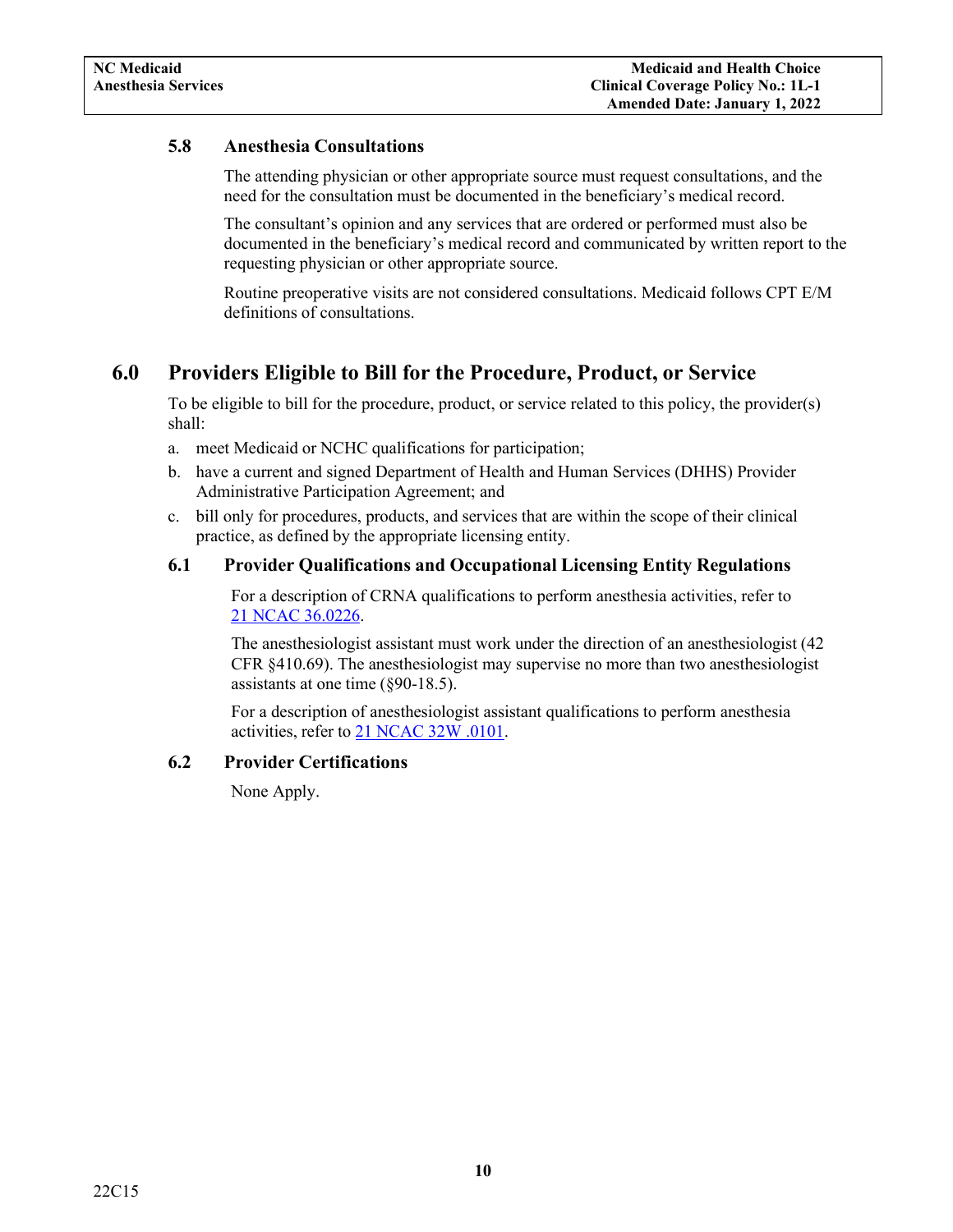### <span id="page-13-1"></span><span id="page-13-0"></span>**7.0 Additional Requirements**

*Note: Refer to Subsection 2.2.1 regarding EPSDT Exception to Policy Limitations for Medicaid Beneficiaries under 21 Years of Age.*

### **7.1 Compliance**

Provider(s) shall comply with the following in effect at the time the service is rendered:

- a. All applicable agreements, federal, state and local laws and regulations including the Health Insurance Portability and Accountability Act (HIPAA) and record retention requirements; and
- b. All NC Medicaid's clinical (medical) coverage policies, guidelines, policies, provider manuals, implementation updates, and bulletins published by the Centers for Medicare and Medicaid Services (CMS), DHHS, DHHS division(s) or fiscal contractor(s).

### <span id="page-13-2"></span>**7.2 Medical Record Documentation**

Medical record documentation is reviewed to determine medical necessity and to verify that services were billed correctly. Documentation must:

- a. support services rendered and include documentation of the pre-anesthetic examination and evaluation, beginning and end times of anesthesia, documentation of the monitoring of the beneficiary's vital signs, and any postoperative anesthesia notes;
- b. support the codes reported on the health insurance claim form or billing statement to indicate services were provided; and
- c. indicate medical direction.

#### <span id="page-13-3"></span>**7.3 Regulatory Requirements**

All providers must comply with all applicable federal and state regulations and laws. If the primary surgeon's claim is denied because federal regulations were not met, claims for the anesthesiologist also are denied.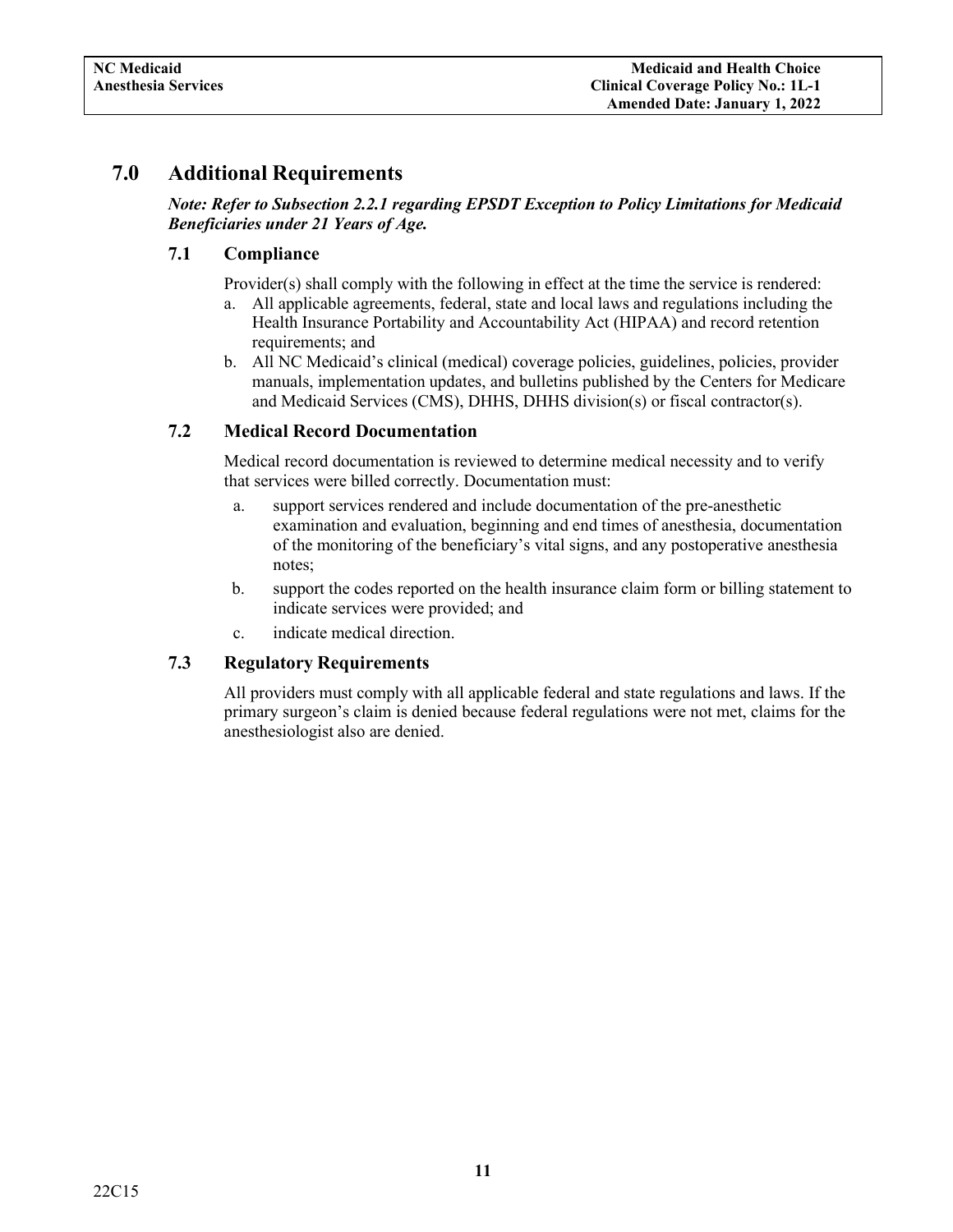# <span id="page-14-0"></span>**8.0 Policy Implementation/Revision Information**

**Original Effective Date:** October 1, 2003

### **Revision Information:**

| Date       | <b>Section Revised</b>          | Change                                                                                                                   |
|------------|---------------------------------|--------------------------------------------------------------------------------------------------------------------------|
| 7/1/2009   | Throughout                      | Initial promulgation of current coverage.                                                                                |
| 6/1/2010   | Attachment A                    | Added statement that providers must determine which                                                                      |
|            | Section D                       | modifier most appropriately defines the service they are                                                                 |
|            |                                 | providing and use that modifier on their claim. Modified                                                                 |
|            |                                 | statement about modifiers for MAC service.                                                                               |
|            |                                 | Added clarifying sentence about Medical supervision by a                                                                 |
|            |                                 | physician: more than 4 concurrent anesthesia procedures                                                                  |
|            |                                 | (indicated by modifier AD) Deleted statement that claims<br>for all other provider specialties with anesthesia modifiers |
|            |                                 | will be denied.                                                                                                          |
| 6/01/2010  | Attachment A                    | Corrected wording to read "Anesthesia Assistant" instead                                                                 |
|            | Section E number                | of CRNA                                                                                                                  |
|            | 6                               |                                                                                                                          |
| 6/01/2010  | Attachment A                    | Clarification that AD modifier describes more than 4                                                                     |
|            | Section F                       | concurrent cases being supervised                                                                                        |
| 6/01/2010  | Attachment A                    | Clarification on instructions to providers on calculation of                                                             |
|            | Section N                       | payment for anesthesia services                                                                                          |
| 6/01/2010  | Attachment B                    | Clarification on second line of table related to supervision                                                             |
| 3/1/2012   | All Sections and                | of more than 4 CRNAs<br>Technical changes to merge Medicaid and NCHC current                                             |
|            | Attachments                     | coverage into one policy.                                                                                                |
| 10/01/2015 | All Sections and                | Updated policy template language and added ICD-10                                                                        |
|            | Attachments                     | codes to comply with federally mandated 10/1/2015                                                                        |
|            |                                 | implementation where applicable.                                                                                         |
| 03/15/2019 | Table of Contents               | Added, "To all beneficiaries enrolled in a Prepaid Health                                                                |
|            |                                 | Plan (PHP): for questions about benefits and services                                                                    |
|            |                                 | available on or after November 1, 2019, please contact                                                                   |
|            |                                 | your PHP."                                                                                                               |
| 03/15/2019 | All Sections and<br>Attachments | Updated policy template language.                                                                                        |
| 12/20/2019 | Table of Contents               | Updated policy template language, "To all beneficiaries                                                                  |
|            |                                 | enrolled in a Prepaid Health Plan (PHP): for questions                                                                   |
|            |                                 | about benefits and services available on or after                                                                        |
|            |                                 | implementation, please contact your PHP."                                                                                |
| 12/20/2019 | Attachment A                    | Added, "Unless directed otherwise, Institutional Claims                                                                  |
|            |                                 | must be billed according to the National Uniform Billing                                                                 |
|            |                                 | Guidelines. All claims must comply with National Coding                                                                  |
|            |                                 | Guidelines".                                                                                                             |
| 1/1/2022   | Attachment D                    | Remove, "Refer to Attachment D for more information".                                                                    |
| 03/14/2022 | Attachment B                    | Removed Attachment B: Billing Guidelines for Anesthesia                                                                  |
|            |                                 | Services with and without Medical Direction for revisions.                                                               |
|            |                                 | Amended date not changed                                                                                                 |
| 03/18/2022 | Attachment A                    | Sections in attachment A were updated to clarify their intent.                                                           |
|            |                                 | Attachment B "Billing Guidelines for Anesthesia Services                                                                 |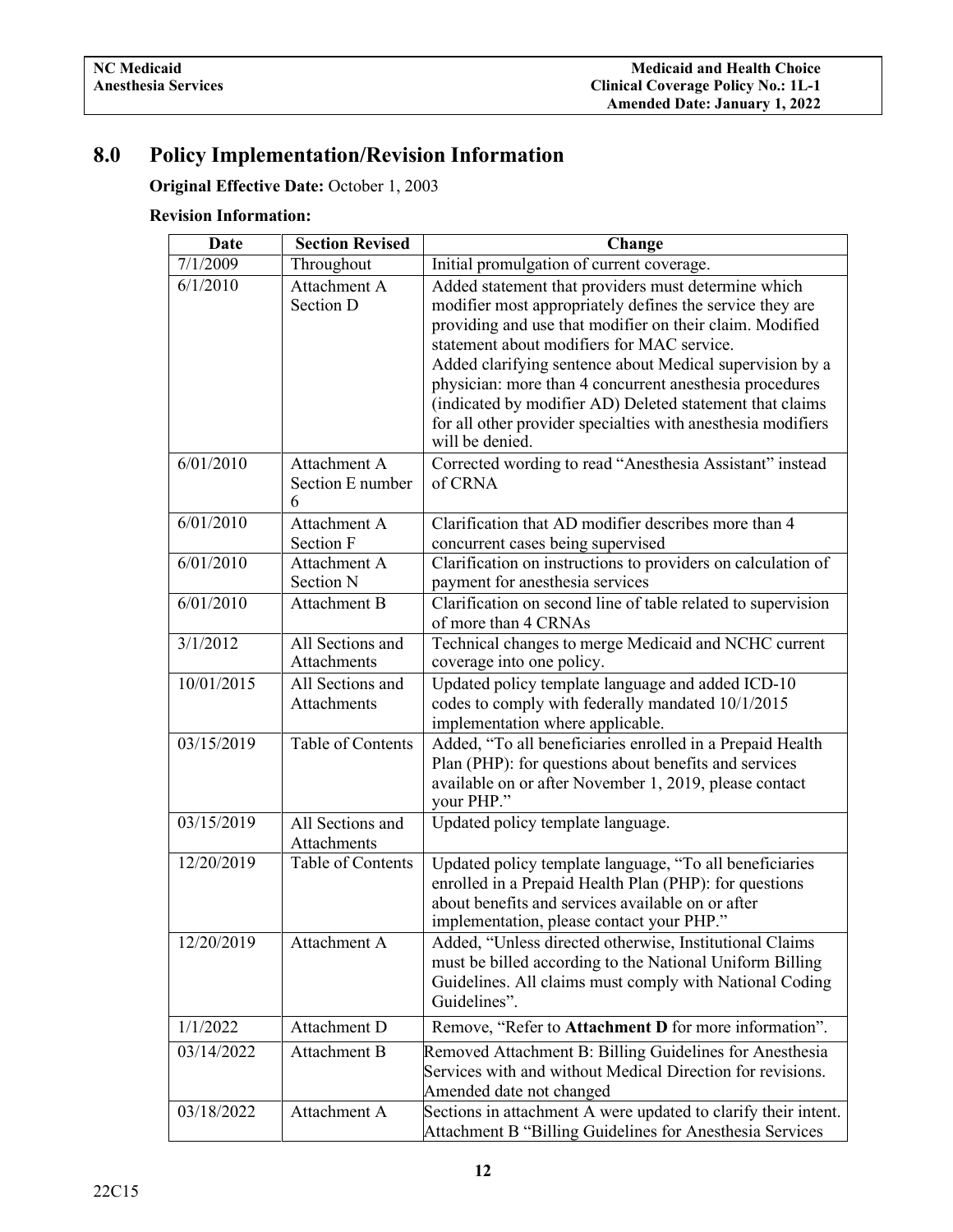|            |              | with and without Medical Direction" was removed as the<br>information is added in the Attachment A updates.            |
|------------|--------------|------------------------------------------------------------------------------------------------------------------------|
| 03/18/2020 | Attachment B | Attachment B is updated to "Billing Combinations of Labor,<br>Delivery, and Sterilization"<br>Amended date not changed |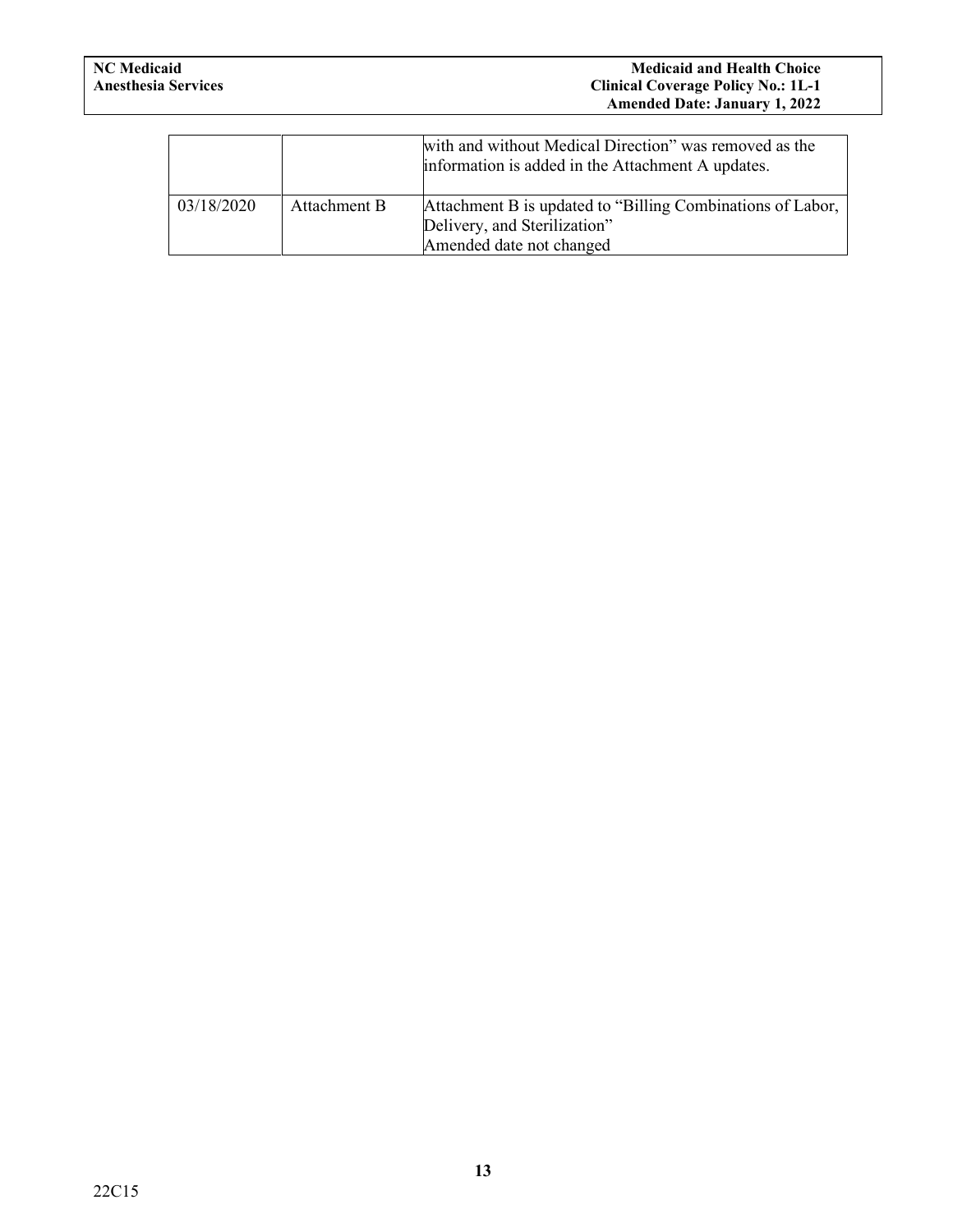# **Attachment A: Claims-Related Information**

<span id="page-16-0"></span>Provider(s) shall comply with the, *NCTracks Provider Claims and Billing Assistance Guide*, Medicaid bulletins, fee schedules, NC Medicaid's clinical coverage policies and any other relevant documents for specific coverage and reimbursement for Medicaid and NCHC:

### <span id="page-16-1"></span>**A. Claim Type**

Professional (CMS-1500/837P transaction)

Institutional (UB-04/837I transaction)

Dental (ADA/837D transaction)

Unless directed otherwise, Institutional Claims must be billed according to the National Uniform Billing Guidelines. All claims must comply with National Coding Guidelines.

### <span id="page-16-2"></span>**B. International Classification of Diseases and Related Health Problems, Tenth Revisions, Clinical Modification (ICD-10-CM) and Procedural Coding System (PCS)**

Provider(s) shall report the ICD-10-CM and Procedural Coding System (PCS) to the highest level of specificity that supports medical necessity. Provider(s) shall use the current ICD-10 edition and any subsequent editions in effect at the time of service. Provider(s) shall refer to the applicable edition for code description, as it is no longer documented in the policy.

### <span id="page-16-3"></span>**C Code(s)**

Provider(s) shall report the most specific billing code that accurately and completely describes the procedure, product or service provided. Provider(s) shall use the Current Procedural Terminology (CPT), Health Care Procedure Coding System (HCPCS), and UB-04 Data Specifications Manual (for a complete listing of valid revenue codes) and any subsequent editions in effect at the time of service. Provider(s) shall refer to the applicable edition for the code description, as it is no longer documented in the policy.

If no such specific CPT or HCPCS code exists, then the provider(s) shall report the procedure, product or service using the appropriate unlisted procedure or service code.

Reimbursement for anesthesia follows CPT anesthesia guidelines. Providers bill for anesthesia services using one of the 5-digit CPT anesthesia codes or the appropriate ADA procedure codes, and appropriate CPT codes for qualifying circumstances. The CPT anesthesia codes are also used for labor and delivery. The dental codes for sedation are:

| D9220 |  |
|-------|--|
| D9221 |  |
|       |  |

### <span id="page-16-4"></span>**Qualifying CPT Codes for 99140**

| 99140                 |
|-----------------------|
| <b>Procedure Code</b> |
| 00210                 |
| 00212                 |
| 00214                 |
| 00215                 |
| 00400*                |
| 00540                 |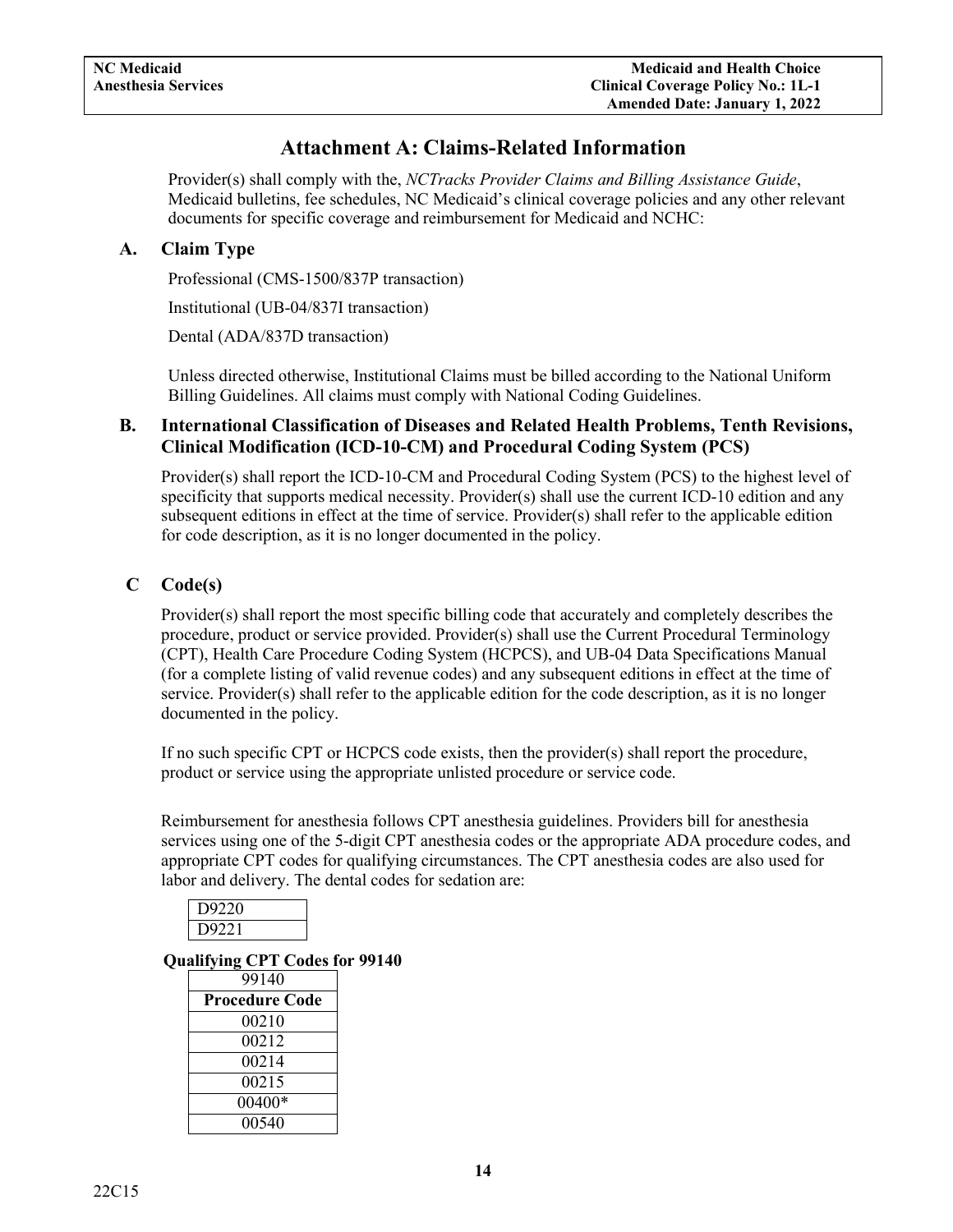| 99140                 |
|-----------------------|
| <b>Procedure Code</b> |
| 00541                 |
| 00560                 |
| 00562                 |
| 00563                 |
| 00770                 |
| 00790                 |
| 00840                 |
| 00880                 |
| 00882                 |
| 01961                 |
| 01962                 |
| 01965                 |
| 01968                 |

\*Procedure code 99140 is reimbursable with 00400 for burns or compartment syndrome only.

#### <span id="page-17-0"></span>**Qualifying CPT Codes for 99116 or 99135**

| 99116                 |
|-----------------------|
| 99135                 |
| <b>Procedure Code</b> |
| 00210                 |
| 00215                 |
| 00540                 |
| 00541                 |
| 00560                 |
| 99116                 |
| 99135                 |
| 00562                 |
| 00563                 |
| 00770                 |
| 00880                 |
| 00882                 |

### **Unlisted Procedure or Service**

**CPT:** The provider(s) shall refer to and comply with the Instructions for Use of the CPT Codebook, Unlisted Procedure or Service, and Special Report as documented in the current CPT in effect at the time of service.

**HCPCS:** The provider(s) shall refer to and comply with the Instructions For Use of HCPCS National Level II codes, Unlisted Procedure or Service and Special Report as documented in the current HCPCS edition in effect at the time of service.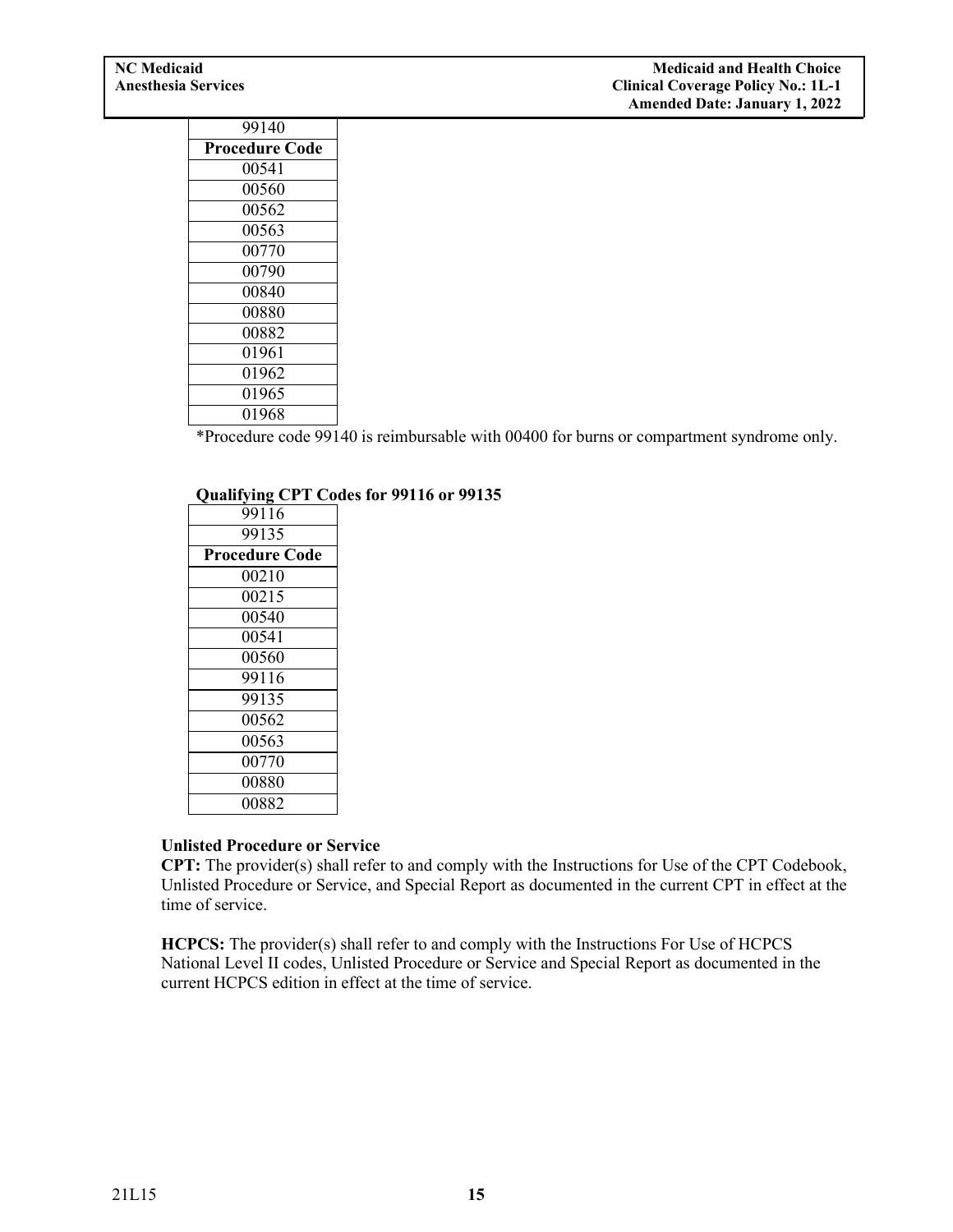### <span id="page-18-0"></span>**D Modifiers**

Provider(s) shall follow applicable modifier guidelines. Providers must determine which modifier most appropriately defines the service they are providing and use that modifier on their claim. Refer to **Attachment B:** for instructions on billing modifiers with Anesthesia CPT codes.

One of the following modifiers must be appended to the anesthesia CPT code each time anesthesia is billed by provider specialty anesthesiology, or a CRNA:

|     | AA   Anesthesia services performed personally by anesthesiologist                                  |
|-----|----------------------------------------------------------------------------------------------------|
| QY  | Medical direction of 1 CRNA/anesthesiologist assistant by an anesthesiologist                      |
| QK  | Medical direction of 2, 3, or 4 concurrent anesthesia procedures involving qualified               |
|     | individuals. The anesthesiologist may supervise no more than two anesthesiologist                  |
|     | assistants at one time $(\S 90-18.5)$ .                                                            |
|     | $\overline{AD}$   Medical supervision by a physician: more than 4 concurrent anesthesia procedures |
| OZ. | CRNA service: without medical direction by a physician                                             |
|     | $QX$ $CRNA$ service: with medical direction by a physician                                         |

#### <span id="page-18-1"></span>**Monitored Anesthesia Care Service (indicated by modifier QS)**

When MAC is billed, the anesthesiologists must append the appropriate modifier, either AA, OK, or QY in addition to the QS modifier. The CRNA must append the appropriate modifier QX or QZ in addition to the QS modifier.

Anesthesiologists who provide supervision to more than four anesthesia procedures performed by CRNAs will bill for the procedure using the AD modifier only.

#### <span id="page-18-2"></span>**Unrelated Service**

Anesthesiology services are not limited to the provision of general anesthesia, regional anesthesia, or MAC. Providers must use modifier 59 to indicate when a procedure is unrelated to the administration of anesthesia and should be considered for separate reimbursement (such as invasive monitoring devices, continuous transesophageal echocardiographic (TEE) monitoring, postoperative pain relief blocks, etc.). Documentation must support using modifier 59.

### <span id="page-18-3"></span>**E Billing Units**

When an anesthesiologist provides medical direction, either modifier OY or OK must be appended to the anesthesia CPT code. Modifier QX must be appended to the CPT code billed on the **CRNA claim**. Refer to **Attachment B** for additional information.

<span id="page-18-4"></span>Anesthesiologist assistants will be reimbursed at 50% of the physician fee.

#### **CRNA Employed by a Hospital or Facility**

- a. CRNA professional charges are billed on the professional claimform with the hospital NPI as billing provider and CRNA as rendering provider.
- b. Use Modifier QX .
- c. Hospital's facility charges are billed on the institutional claim form.
- d. The anesthesiologist providing medical direction appends either modifier QY or QK.

#### <span id="page-18-5"></span>**CRNA Employed by an Anesthesiologist**

- a. The anesthesiologist indicates medical direction with modifier QK or QY .
- b. Billing provider is the physician group.
- c. Rendering provider is the physician's individual NPI.
- d. CRNA services are billed on a professional claim form with modifier QX.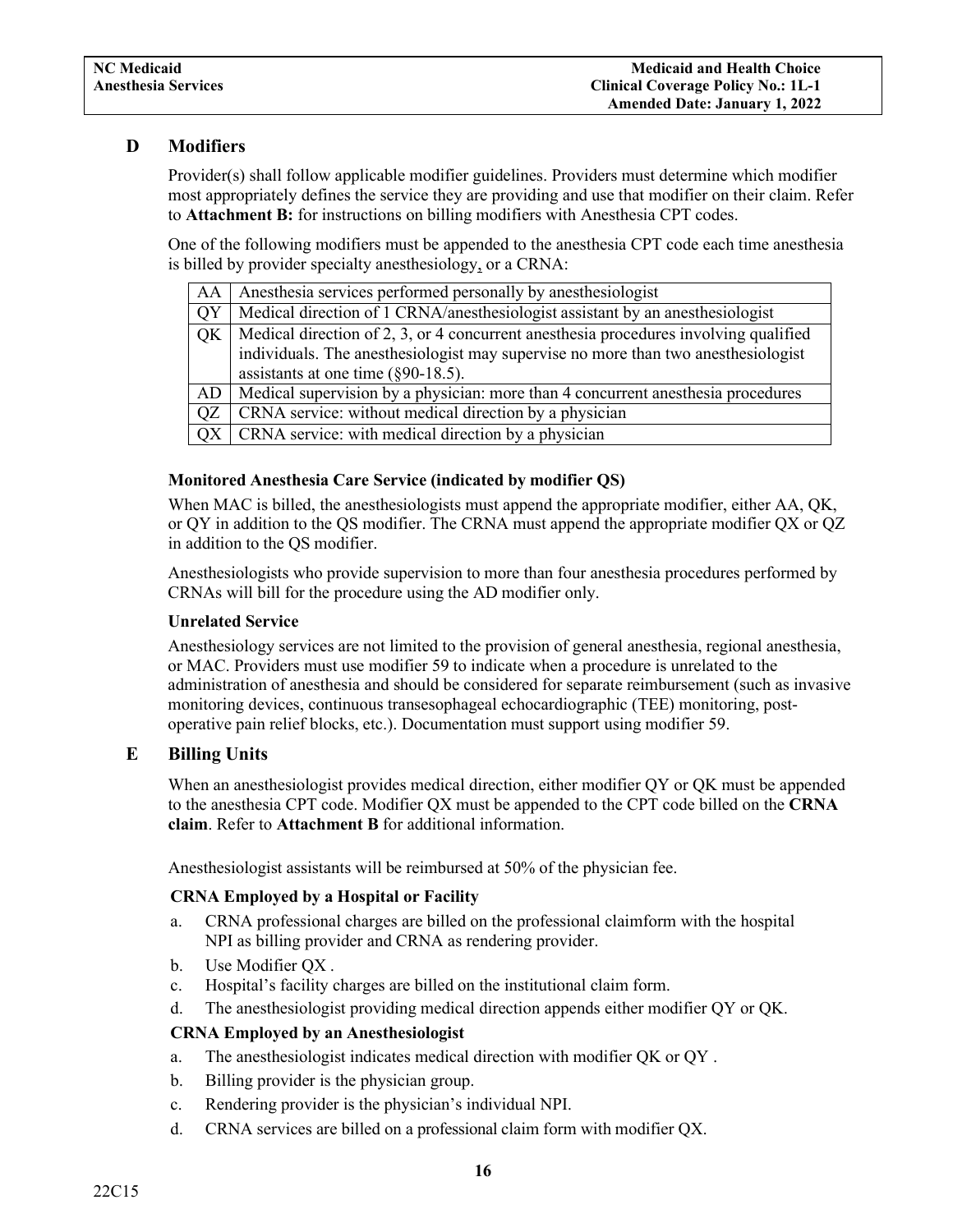- e. Billing provider is the physician group NPI.
- f. Rendering provider is the CRNA NPI.

#### **Anesthesiologist Assistant Employed by a Hospital or Facility**

- a. The anesthesiologist assistant professional charges are billed on the professional claim form.
- b. Billing provider is the Hospital NPI.
- c. Rendering provider is the anesthesiologist assistant NPI.
- d. Hospital facility charges are billed on institutional claim form.
- e. The anesthesiologist performing medical direction appends either modifier QY orQK.

#### <span id="page-19-0"></span>**Anesthesiologist Assistant Employed by an Anesthesiologist**

- a. The anesthesiologist providing medical direction appends modifier QK or QY.
- b. Billing provider is the physician's group NPI.
- c. Rendering provider is the physician's individual NPI.
- d. The anesthesiologist assistant services are submitted on a professional claim form **without a modifier**. **Appending a modifier will cause the claim to deny.**
- e. Billing provider is the physician group NPI.
- <span id="page-19-1"></span>f. Rendering provider is the anesthesiologist assistant NPI.

#### **1. Billing for Services Provided without Medical Direction** Refer to **Attachment B** for additional information.

The AA modifier indicates that no medical direction was provided to a CRNA, and theentire service was performed personally by the anesthesiologist.

If a CRNA performs the service without medical direction, the QZ modifier is appended.

The AD modifier indicates that medical supervision was provided to a CRNA (more than 4concurrent cases being supervised by the anesthesiologist) and the QZ modifier must be appended by the CRNA. The anesthesiologist will be reimbursed 45 base units for every procedure being supervised and may bill a one-time 15-minute block of time if the anesthesiologist can document presence at anesthetic induction on the medical record.

#### <span id="page-19-2"></span>**CRNA Employed by a Hospital or Facility**

- a. The hospital submits the CRNA professional charges on the professional claim form.
- b. Billing provider is the hospital NPI.
- c. Rendering provider is the CRNA NPI.
- d. Modifier QZ must be appended
- e. Hospital facility charges are billed on the institutional claim form.
- f. Only the hospital facility charges are submitted on the institutional claims form, not CRNA professional charges.

#### <span id="page-19-3"></span>**CRNA Employed by an Anesthesiologist**

- a. CRNA services submitted on the professional claim form.
- b. Billing provider is the physician's group NPI.
- c. Rendering provider is the CRNA NPI.
- d. Modifier QZ is appended.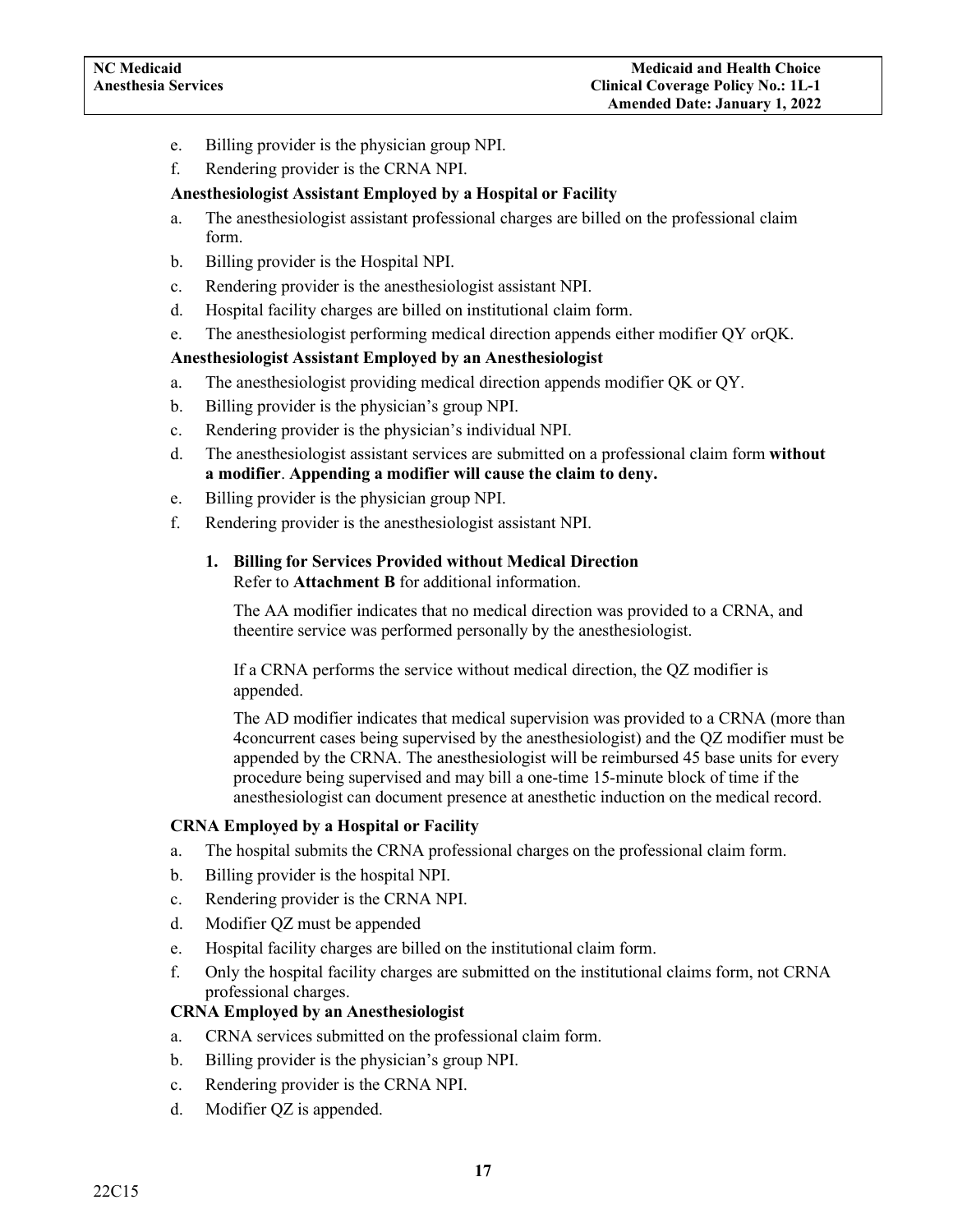#### **An anesthesiologist assistant cannot provide services without medical direction**

**2. Billing for Services Provided by Anesthesiology Residents under the Supervision of Teaching Anesthesiologists in Graduate Medical Education Programs**

An unreduced fee schedule payment will be made if a teaching anesthesiologist is involved in a single procedure with one resident or (effective for anesthesia services furnished on or after January 1, 2010) is involved in two concurrent anesthesia cases with residents. The teaching anesthesiologist must document in the medical records that s/he was present during all critical (or key) portions of the procedure. The teaching anesthesiologist's physical presence during only the preoperative or postoperative visits with the beneficiary is not sufficient to receive payment. If an anesthesiologist is involved in concurrent procedures with a resident and a non-physician anesthetist, Medicaid pays for the anesthesiologist's services on the regular fee schedule amount for the teaching anesthesiologist's involvement in the training of residents, however, the medical direction payment policy would apply to the concurrent case involving the certified registered nurse anesthetist (CRNA), anesthesiologist assistant (AA).

In those cases in which the teaching anesthesiologist is involved in two concurrent anesthesia cases with residents, the teaching anesthesiologist may bill the usual base units and anesthesia time for the amount of time s/he is present with the resident. The teaching anesthesiologist can bill base units if s/he is present with the resident throughout pre- and post anesthesia care. The teaching anesthesiologist should use the "AA" modifier to report such cases. The teaching anesthesiologist must document his or her involvement in cases with residents. The documentation must be sufficient to support the payment of the fee and available for review upon request.

#### <span id="page-20-0"></span>**3. Billing for Dental Anesthesia**

The following guidelines apply to dental anesthesia:

- a. Physicians and CRNAs administering anesthesia for dental procedures bill anesthesia CPT procedure codes. In block 24G of the CMS-1500, the anesthesia time is entered as "1 minute = 1 unit."
- b. Anesthesiologists and CRNAs billing for anesthesia services rendered in an ambulatory surgical center (ASC) or hospital use the CMS-1500 claim form.
- c. If analgesia or anesthesia is rendered in the dental office, the dentist providing the analgesia or anesthesia bills for it using the appropriate ADA procedure codes.

For additional information, refer to **Attachment B** of this policy and to clinical coverage policy 4A, *Dental Services,* a[t https://medicaid.ncdhhs.gov/. T](https://medicaid.ncdhhs.gov/)he Board of Dental Examiners credentialing process for general anesthesia is on their Web site at [http://www.ncdentalboard.org/pdf/RulesRevised.pdf.](http://www.ncdentalboard.org/pdf/RulesRevised.pdf)

### <span id="page-20-1"></span>**4. Billing Anesthesia for Labor, Delivery, and/or Sterilization Procedures** Refer to **Attachment C** for more information.

The following guidelines apply to billing anesthesia services for **sterilization** procedures:

- a. CPT anesthesia procedure codes used for a sterilization procedure must be billed with ICD-10-CM diagnosis code Z30.2 and modifier FP appended to the CPT code.
- b. The CPT anesthesia procedure codes that may be used for sterilization are 00840, 00851, and 00921.
- c. Anesthesia reimbursement for a sterilization procedure is cut back to a flat fee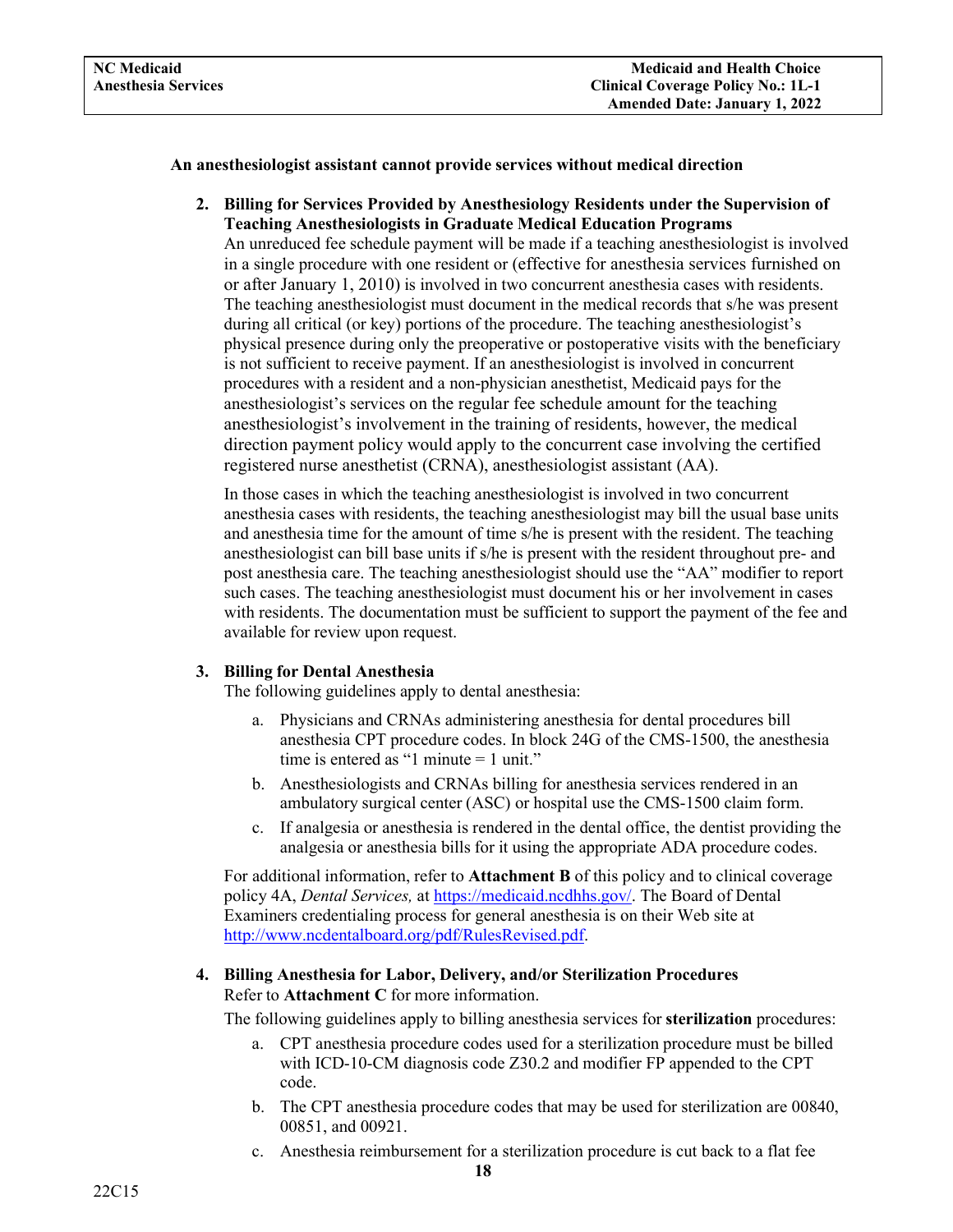when billed in conjunction with labor and delivery.

The following guidelines apply to billing anesthesia services for **obstetrical** procedures.

- a. The maximum unit limitation for the following obstetric anesthesia procedures that are billed with units of time is 180 units (minutes) per date of service:
	- 1. Anesthesia for vaginal delivery only
	- 2. Anesthesia for cesarean delivery only
	- 3. Anesthesia for urgent hysterectomy following delivery
	- 4. Anesthesia for cesarean delivery following neuraxial labor analgesia/anesthesia
	- 5. Anesthesia for cesarean hysterectomy following neuraxial labor analgesia/anesthesia

Units billed exceeding 180 will be cut back and payment will be made for only 180 units. An adjustment with medical records to support the need for additional units must be submitted for consideration of additional payment. Documentation must always support all units billed and services rendered.

b. Obstetric add-on codes 01968 and 01969 may be billed by the same or a different provider when billed within 48 hours of the primary procedure code 01967.

When anesthesia is provided for a vaginal delivery immediately followed by a sterilization procedure, anesthesia for the delivery is paid at 100% of the calculated amount (base units plus time units; total units are multiplied by the anesthesia conversion factor) and the sterilization flat fee cutback applies.

#### <span id="page-21-0"></span>**5. Billing for Epidural Injections for Pain Management**

Only one charge of code 01996 (daily hospital management of epidural or subarachnoid continuous drug administration) performed after insertion of an epidural or subarachnoid catheter is allowed per day, and includes all related services performed on that day, such as the visit, removal or adjustment of the catheter, dose calculation, and administration of the drug. In addition, this service does not require the use of anesthesia modifiers and may be billed by all physician specialties.

#### <span id="page-21-1"></span>**6. Billing for Pain Management Procedures**

These procedures are not reimbursable by time, and therefore the appropriate CPT codes shall be submitted and units should correspond to the number of services rendered. If the injection or insertion of the block or continuous catheter is performed primarily for the management of postoperative pain, the appropriate procedure code is billed with modifier 59 to designate the service is separately reportable and is not bundled with the anesthesia global service.

#### <span id="page-21-2"></span>**7. Billing Anesthesia Time**

Providers must report the time for all general and monitored anesthesia services as 1 minute  $= 1$  unit.

Time units are not recognized for anesthesia codes 01967, neuraxial labor analgesia/anesthesia for planned vaginal delivery (this includes any repeat subarachnoid needle placement and drug injection and/or any necessary replacement of an epidural catheter during labor), or 01996 (daily hospital management of epidural or subarachnoid continuous drug administration). A flat rate for 1 unit per occurrence is allowed.

#### <span id="page-21-3"></span>**F. Place of Service**

Inpatient Hospital, Outpatient Hospital, Ambulatory Surgery Center, Office.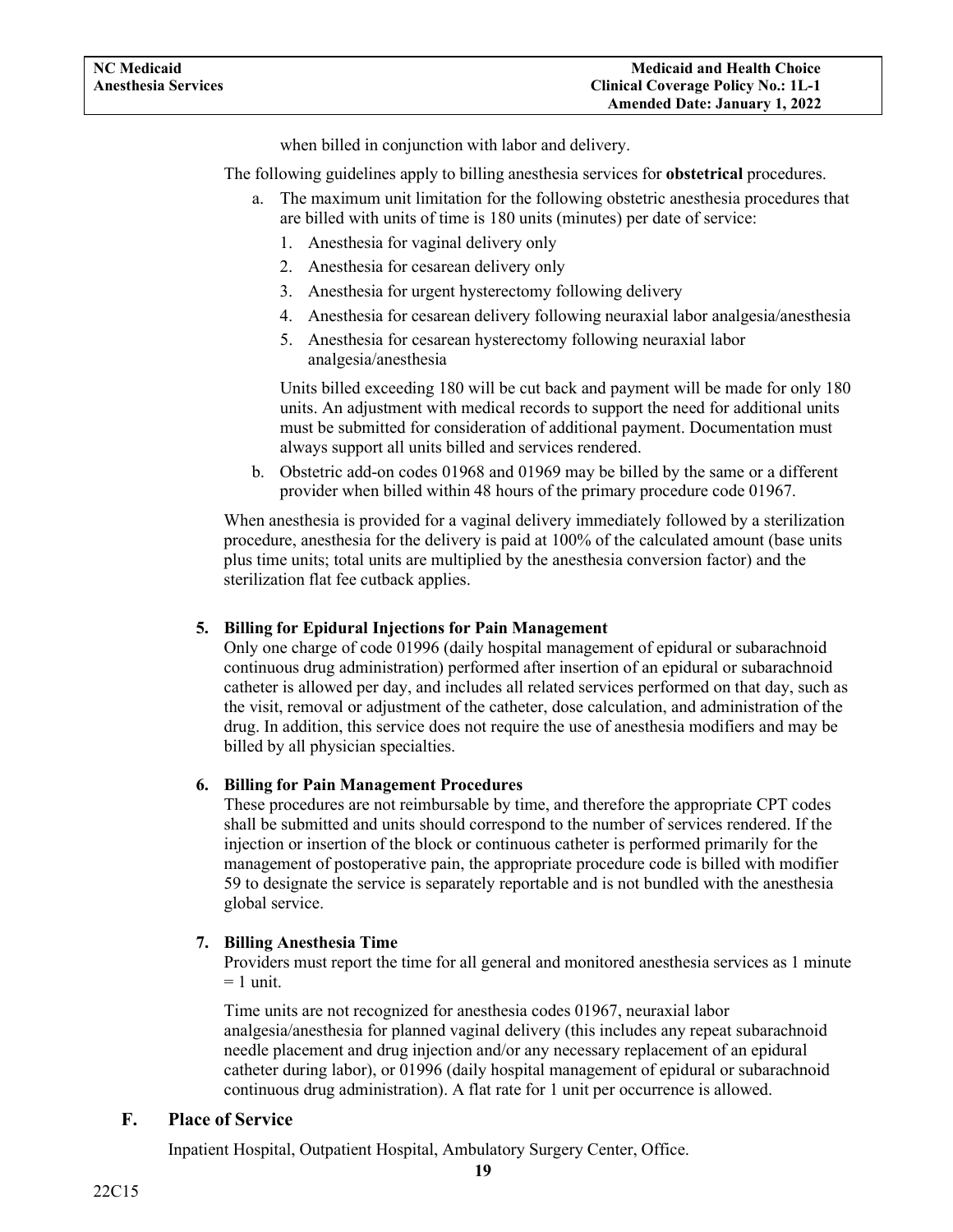### <span id="page-22-0"></span>**G. Co-payments**

For Medicaid refer to Medicaid State Plan: <https://medicaid.ncdhhs.gov/get-involved/nc-health-choice-state-plan>

For NCHC refer to NCHC State Plan: <https://medicaid.ncdhhs.gov/get-involved/nc-health-choice-state-plan>

### <span id="page-22-1"></span>**H. Reimbursement**

Provider(s) shall bill their usual and customary charges. For a schedule of rates, refer to:<https://medicaid.ncdhhs.gov/>

Medicaid  $\&$  NCHC accept actual time when billing for anesthesia services. Report time in minutes in the units field (Item 24g) of the CMS-1500 claim form.

### **Calculating Payment Rates**

Each procedure approved for billing anesthesia is assigned base units according to the complexity of the procedure. The time units billed plus the assigned base units are used to calculate the reimbursement for the anesthesia services. Claims submitted by provider should reflect time only; base units are automatically calculated for the reported procedure code.

Payment for anesthesia services is calculated as follows:

### <span id="page-22-2"></span>**a. Anesthesiologists**

- i. If personally performed by the anesthesiologist, (Base units  $+$  time) x physician maximum allowed amount  $=$  physician payment (use AA modifier)
- ii. If the anesthesiologist medically directs the CRNA or the Anesthesiologist Assistant (Base units  $+$  time) x 50 % of the physician maximum allowed amount = physician payment (use QY modifier)
- iii. If the anesthesiologist medically supervises a CRNA, the physician allowable is 45 base units for every procedure being supervised, and a one-time 15 minute block of time may be billed if the anesthesiologist can document presence at anesthetic induction on the medical record. (use modifier AD for more than 4 CRNAs)

### <span id="page-22-3"></span>**b. CRNA**

- i. If the CRNA is not medically directed (Base units  $+$  time) x CRNA maximum allowed amount =CRNA payment (use QZ modifier)
- ii. If the CRNA is medically directed by the anesthesiologist (Base units  $+$  time) x 50 % of the physician maximum allowed amount =CRNA payment (use QX modifier)

### <span id="page-22-4"></span>**c. Anesthesiologist Assistant**

Anesthesiologist Assistant reimbursement = (Base units + time) x 50 % of the physician maximum allowed amount (no modifier used)

**Note**: If surgery is delayed and the provider of anesthesia is not in constant attendance, the time billed must be reduced to reflect the actual time spent with the beneficiary.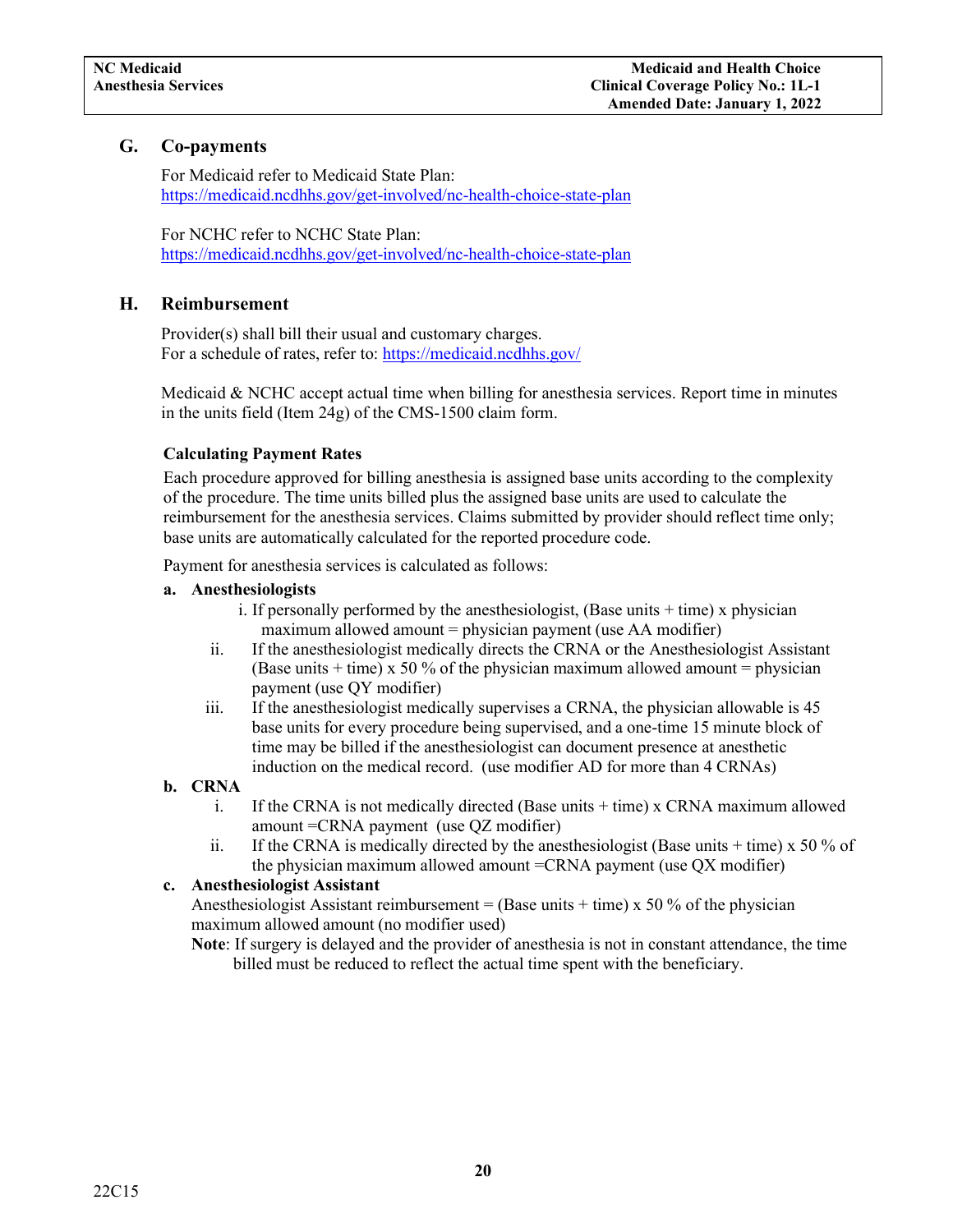# <span id="page-23-0"></span>**Attachment B: Billing Combinations of Labor, Delivery, and Sterilization**

The following table summarizes guidelines for billing combinations of labor, delivery, and sterilization with anesthesia. If the sterilization is billed in addition to a delivery (01960, 01961, 01968), the sterilization will have cutback pricing applied and both services will be allowed.

| 1 unit (flat rate)  |
|---------------------|
|                     |
|                     |
|                     |
|                     |
|                     |
|                     |
|                     |
| 1 minute $=$ 1 unit |
|                     |
|                     |
|                     |
|                     |
|                     |
| Cutback pricing     |
|                     |
|                     |
|                     |
|                     |
|                     |
|                     |
|                     |
|                     |
|                     |
|                     |
| 1 unit (flat rate)  |
|                     |
|                     |
|                     |
|                     |
|                     |
|                     |
|                     |